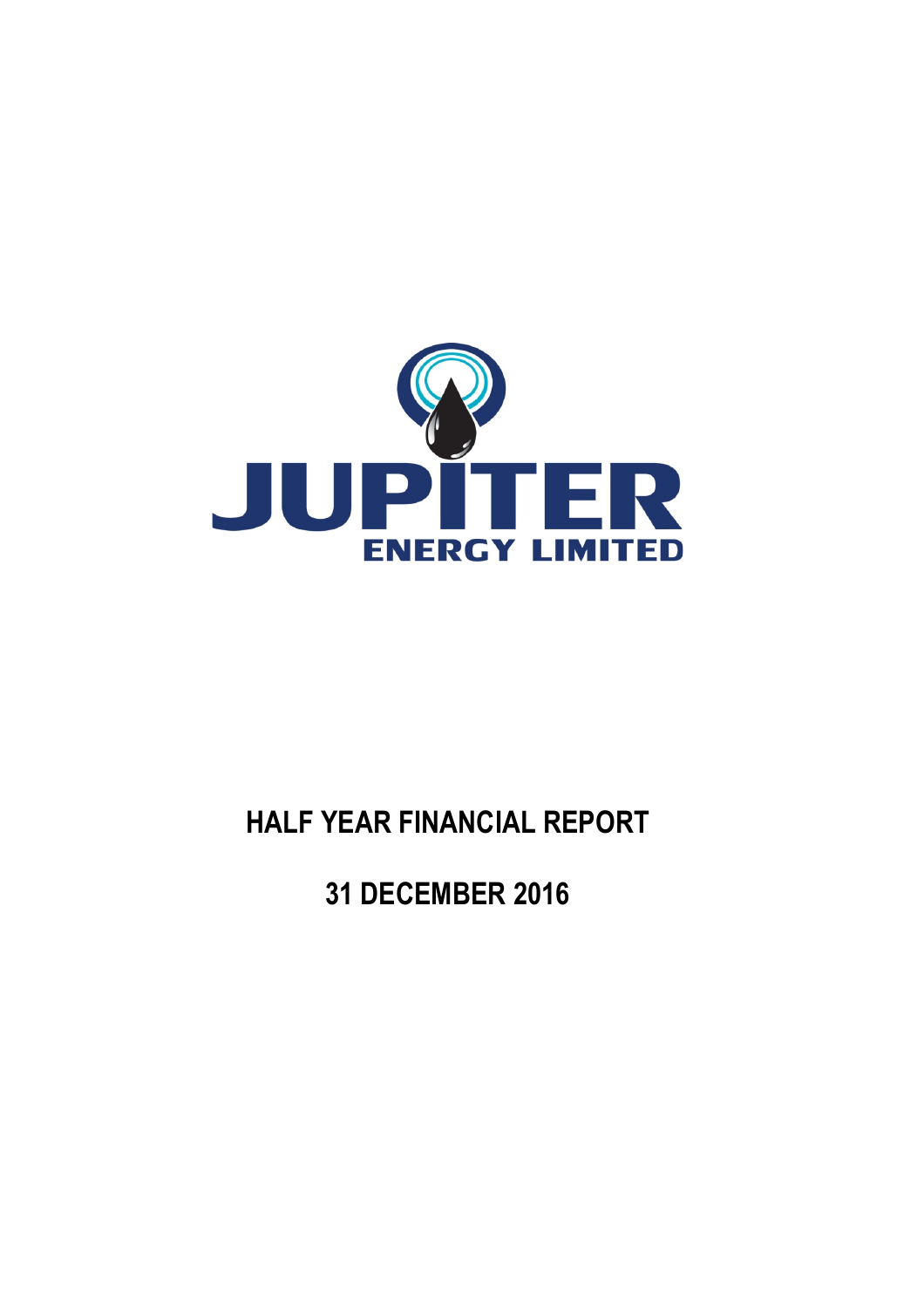### **CORPORATE DIRECTORY**

### **Directors and Officers**

*Geoff Gander Executive Chairman/CEO*

Alexey Kruzhkov *Non-Executive Director*

*Baltabek Kuandykov Non-Executive Director*

*Scott Mison Executive Director/Company Secretary* 

#### **Principal and Registered Office**

Ground Floor **PO Box 1282** 10 Outram Street West Perth Western Australia 6005

West Perth Western Australia 6872

| Telephone | +61 8 9322 8222        |
|-----------|------------------------|
| Facsimile | +61 8 9322 8244        |
| Email     | info@jupiterenergy.com |
| Website   | www.jupiterenergy.com  |

### **Auditors**

Ernst & Young 11 Mounts Bay Road Perth, Western Australia 6000

Telephone +61 8 9429 2222<br>Facsimile +61 8 9429 2436 Facsimile +61 8 9429 2436

### **Bankers**

National Australia Bank Limited Perth Central Business Banking Centre UB13.03, 100 St Georges Terrace Perth WA 6000

### **Share Registry**

Computershare Investor Services Pty Ltd Level 2, 45 St George's Terrace Perth, Western Australia 6000

Telephone 1300 557 010 (within Australia) +61 3 9415 4000 (outside Australia) Facsimile +61 8 9323 2033 Website www.computershare.com

### **ASX, AIM and KASE Codes**

Jupiter Energy Limited shares are listed on the Australian Securities Exchange under the code JPR, on the AIM Market of the London Stock Exchange under the code JPRL and on the Kazakh Stock Exchange under JPRL\_AU.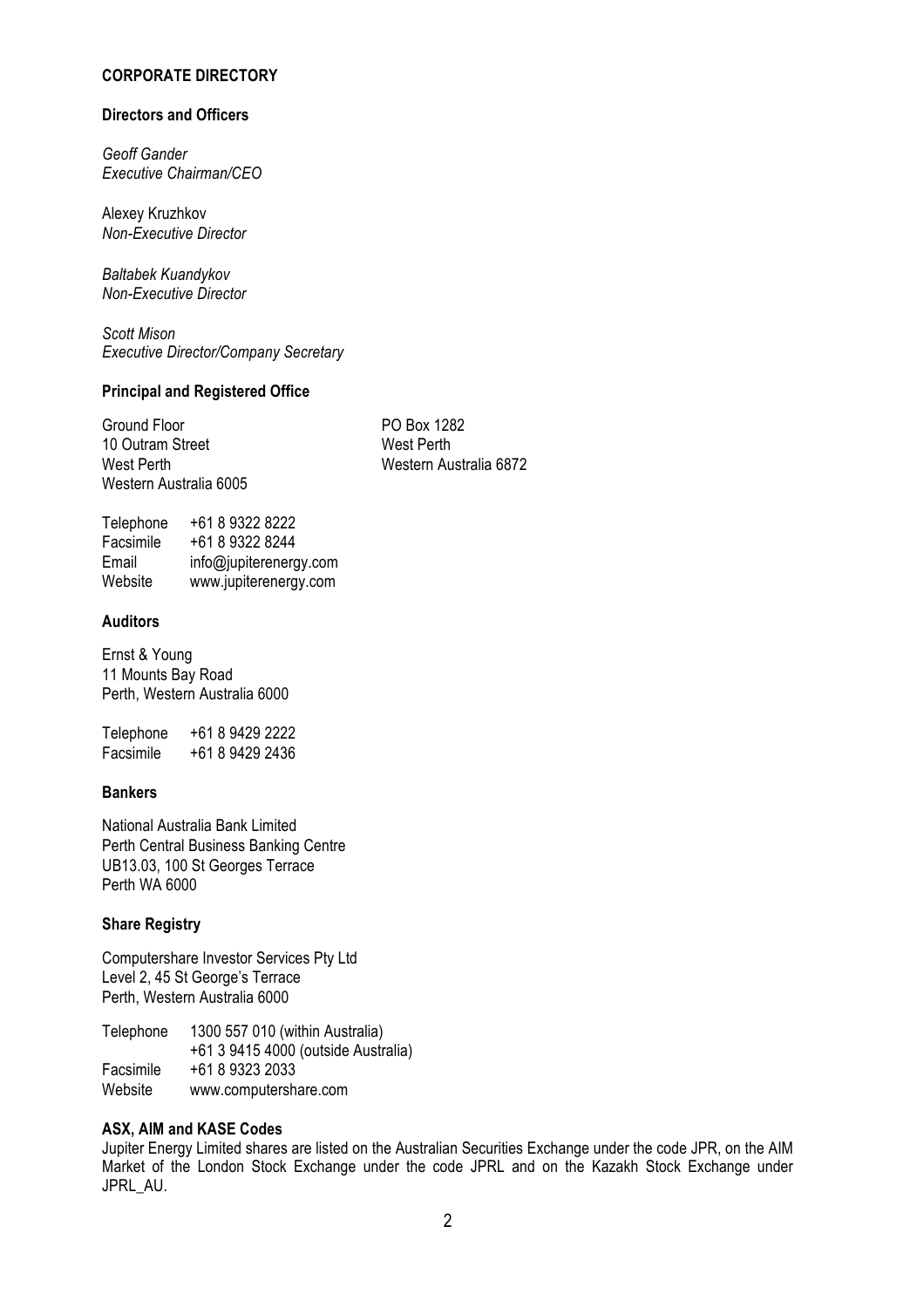### **DIRECTORS' REPORT**

Your directors submit the financial report of the consolidated entity for the half-year ended 31 December 2016.

### **Directors**

The names of directors who held office during or since the end of the half-year:

### **Name**

Mr Geoff Gander Mr Baltabek Kuandykov Mr Scott Mison Mr Alexey Kruzhkov **Appointed Director 29 August 2016** 

The directors have been in office since the beginning of the period unless otherwise stated.

### **Operating Results**

This review covers the 6 months from 1 July 2016 to 31 December 2016 and the "Subsequent Events" section includes any significant events that have occurred between 1 January 2017 and the release date of this report.

The consolidated loss for the period after income tax was \$6,277,355 (2015: \$7,729,875).

At the end of December 2016, cash levels were \$472,758 (June 2016: \$663,446). Assets increased to \$50,197,124 (June 2016: \$47,557,046) and equity decreased to \$(143,346) (June 2016: \$3,711,243).

### **Review of Operations**

The 6 month period to 31 December 2016 ("the Review Period") saw little operational progress with restricted funding and uneconomic domestic oil prices both negatively impacting the further development of the Block 31 licence area as well as not enabling the Company to take on additional exploration acreage.

That said, progress was made in terms of positioning the Company for a return to oil production during the 2017 calendar year.

### **Oil Production and Revenues:**

There was no oil production during the Review Period. No barrels of oil were produced during the same Review Period in 2015.

Revenues from oil sales in this Review Period amounted to \$A nil (previous Review Period: \$ nil).

### **Production Report/Status of Well Licences:**

### *Production – Akkar North (East Block) Oilfield (J-50 well):*

The J-50 well remained shut in during the Review Period as discussions continued regarding the division of reserves on the Akkar North field. The J-50 well is located on the Akkar North (East Block) accumulation and no Trial Production Licence (TPL) has been in effect on this area since 29 December 2014.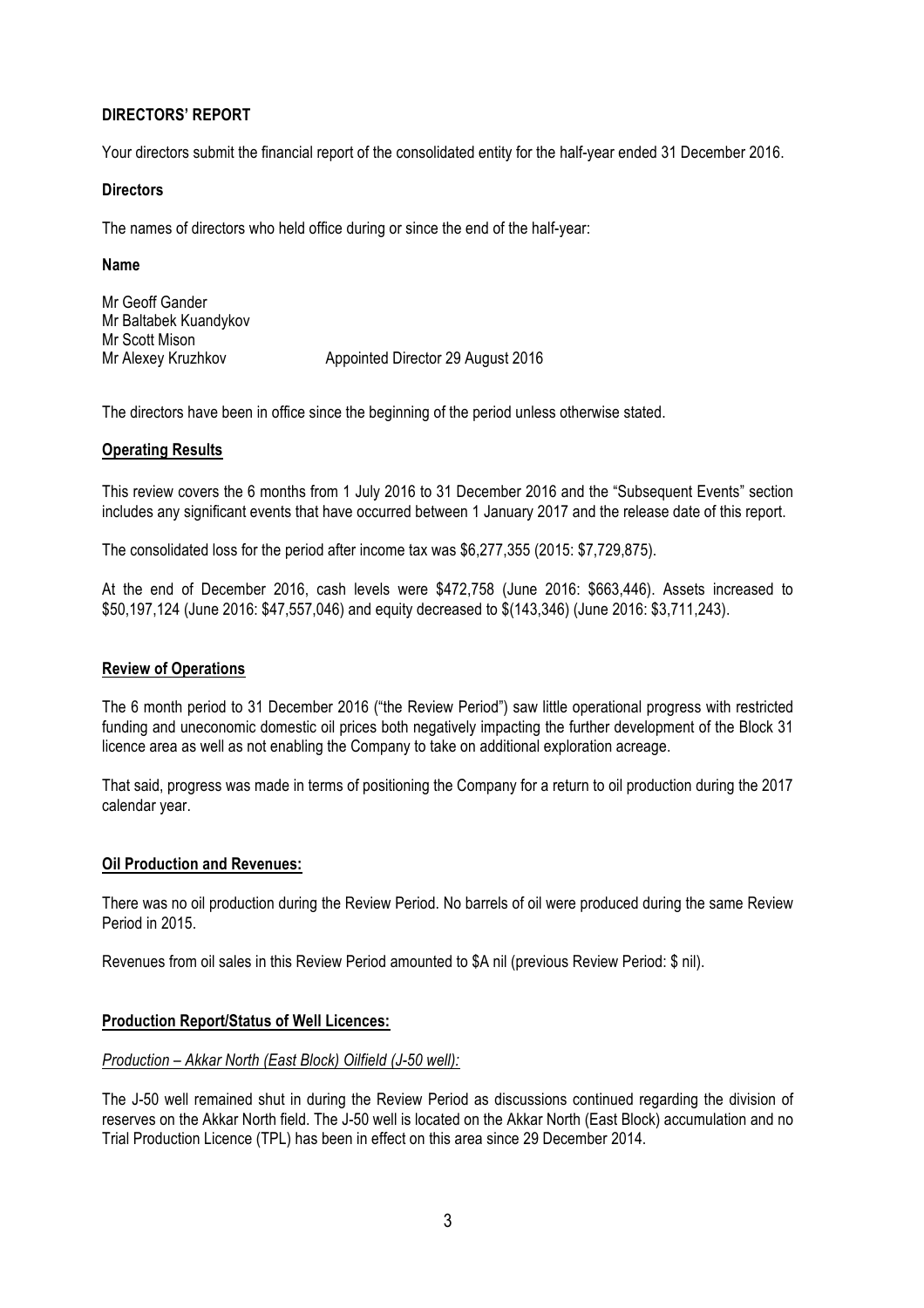### *Production – Akkar East Oilfield (J-51, J-52, J-53 and # 19 wells):*

During the Review Period, no oil was produced from either the J-51 or J-52 wells under their respective Trial Production Licences (TPLs). These two wells are located on the northern section of the permit and are part of the East Akkar oilfield.

The J-53 well, which is also located on the Akkar East oilfield, was shut in for the entire Review Period, awaiting further remedial work before potentially coming back onto production. This work will be carried out when the appropriate funding and approvals are in place.

Well 19 which is also located on the Akkar East field and was drilled in an area of already proven C<sup>1</sup> reserves between the J-51 and J-52 wells and as such was the Company's first 'production' well.

The limited completion and testing of well 19 in early 2015 included perforating the well underbalanced with tubing conveyed perforating guns, monitoring fluid levels and running pressure gauges. Testing of the well indicated severe skin damage which will require an acid treatment to stimulate the well and assist oil flow into the well bore. This is consistent with other wells in the area.

Further work on well 19, including an acid stimulation, will not take place until the requisite approvals and funding for the work are in place and the Company is ready to return to domestic oil production.

No oil was produced from well 19 during the Review Period.

#### *Production – West Zhetybai Oilfield (J-55, J-58 and J-59 wells):*

During the Review Period, no oil was produced from either the J-58 or J-59 wells under their respective TPLs. These two wells are located on the southern section of the permit and are part of the West Zhetybai oilfield.

The J-55 well, which is also located on the West Zhetybai oilfield, was shut in for the entire Review Period, awaiting further remedial work before potentially coming back onto production. This work will be carried out when the appropriate funding and approvals are in place.

It should be noted that in order to get the J-58 and J-59 wells ready for Trial Production, the appropriate surface production infrastructure must be put in place for both the wells. This equipment will need to be either relocated from the Akkar East field and/or purchased and funding is not available at this time to complete the acquisition of the equipment required.

When the TPLs for West Zhetybai have been approved, the funding is in place and domestic oil prices have recovered, the forward plan is for the J-58 well to be put on production from the T2B horizon, and J-59 will be used to test the potential of the shallow Jurassic horizon discovered during the drilling of the well, before being completed for production from the T2B horizon.

### *Extension of the Exploration Period*

On 19 September 2016, the Company announced that it had signed Addendum 7 to Contract 2275 which confirmed that the Kazakh Ministry of Energy had approved a three (3) year extension to the Exploration Period on Block 31, through to 29 December 2019. The 3 year extension is based on the Company maintaining its current acreage and the Ministry of Energy has indicated that if the Company does proceed with the North East and South East land extensions currently under consideration then a further one (1) year extension (to 29 December 2020) could also be considered.

#### *Extension of Trial Production Licences – Akkar East and West Zhetybai oilfields*

The Company submitted applications for the extension of the TPL's on the Akkar East oilfield (J-51, J-52, J-53 and well 19) and the West Zhetybai oilfield (J-58 and J-59) during the Review Period. If and when these extensions have been approved, the TPLs for the Akkar East and West Zhetybai fields will run until 29 December 2019 to coincide with the term of the newly extended Exploration Licence period.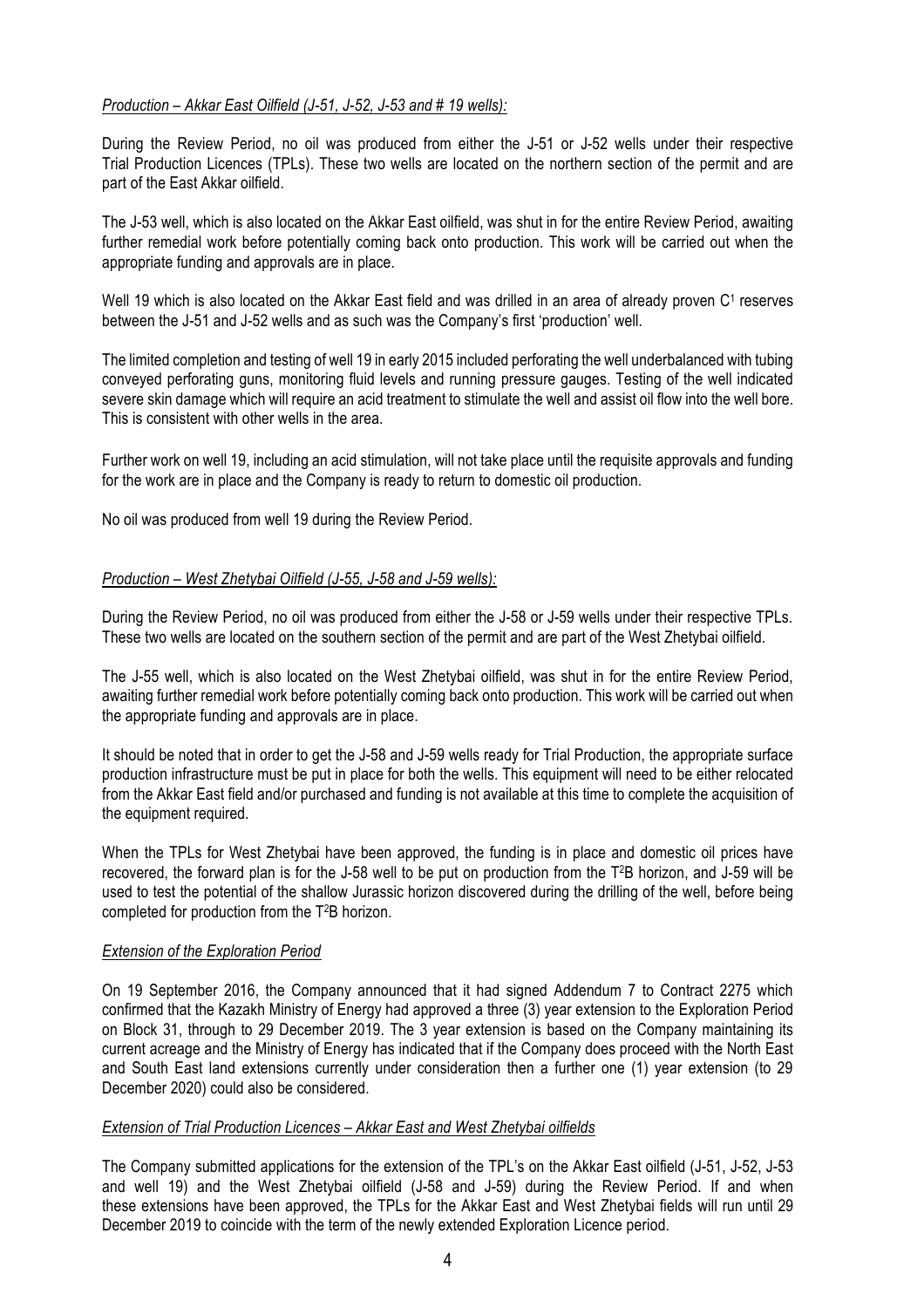### **Status of Operations:**

The Company announced on 19 February 2015, as a result of the material reduction in world oil prices, the sales price being achieved for domestic oil in Kazakhstan had fallen to levels that made oil production from Block 31 cashflow negative.

The Company therefore decided to cease production from its producing Akkar East wells (J-51 and J-52) until the domestic oil price improved. The Company continued to monitor local pricing during the Review Period and believes that production may recommence during 2017 but is unable to give any guarantee that this will occur.

The Company has opened dialogue with various local oil marketing groups and if the oil prices offered are at a level that can sustain a positive cashflow from field operations, Jupiter will consider recommencing oil production during 2017.

### **Reserves Dispute:**

### *Akkar North (East Block) Reserves Dispute (J-50 well)*

The Company advised shareholders on 28 November 2014 that the application to extend the TPL for well J-50 was being held by the Kazakh Committee of Geology pending resolution of the allocation of reserves associated with the well.

The J-50 well has been shut in since 29 December 2014 (the date at which the last Trial Production licence expired).

The underlying issue delaying the Trial Production Licence renewal is the demand by the Committee of Geology that Jupiter Energy reach agreement with its neighbour MangistauMunaiGas (MMG) over the division of reserves associated with both companies' share of the Akkar North accumulation. Jupiter Energy has been in dialogue with MMG on this issue for some time but has been unable to reach formal agreement with MMG with respect to the division of Akkar North reserves or another form of settlement of the matter.

During the Review Period the Company continued to actively work with MMG and the relevant Kazakh authorities to resolve this matter and the Company will advise shareholders when a definitive resolution has been reached on this matter.

### **Drilling Report:**

No drilling activity took place during the Review Period.

Subject to obtaining the requisite approvals and funding, the Company plans to continue with its drilling program as soon as it is possible. At this stage, under the proposed minimum 2017-2019 Work Program that is currently with the Kazakh authorities for approval, the drilling of two new wells is planned for 2018 and sidetracks are scheduled for wells J-53 and J-55 in 2019.

### **Significant Corporate Appointments:**

During the Review Period a number of key appointments were made to the Jupiter Energy organisation.

On 30 August 2016 the Company announced the appointment of Alexey Kruzhkov as a Non-Executive Director of the Company. Alexey is the appointed Board representative of Waterford Finance and Investment Limited, the Company's largest shareholder and replaced Alastair Beardsall who retired on 31 May 2016. Alexey also joins the board of each Jupiter subsidiary.

Alexey holds an Engineering Degree and an MBA and has over 10 years' experience working in the investment industry, focusing primarily on organisations involved in Oil & Gas, Mining and Real Estate. He has served as a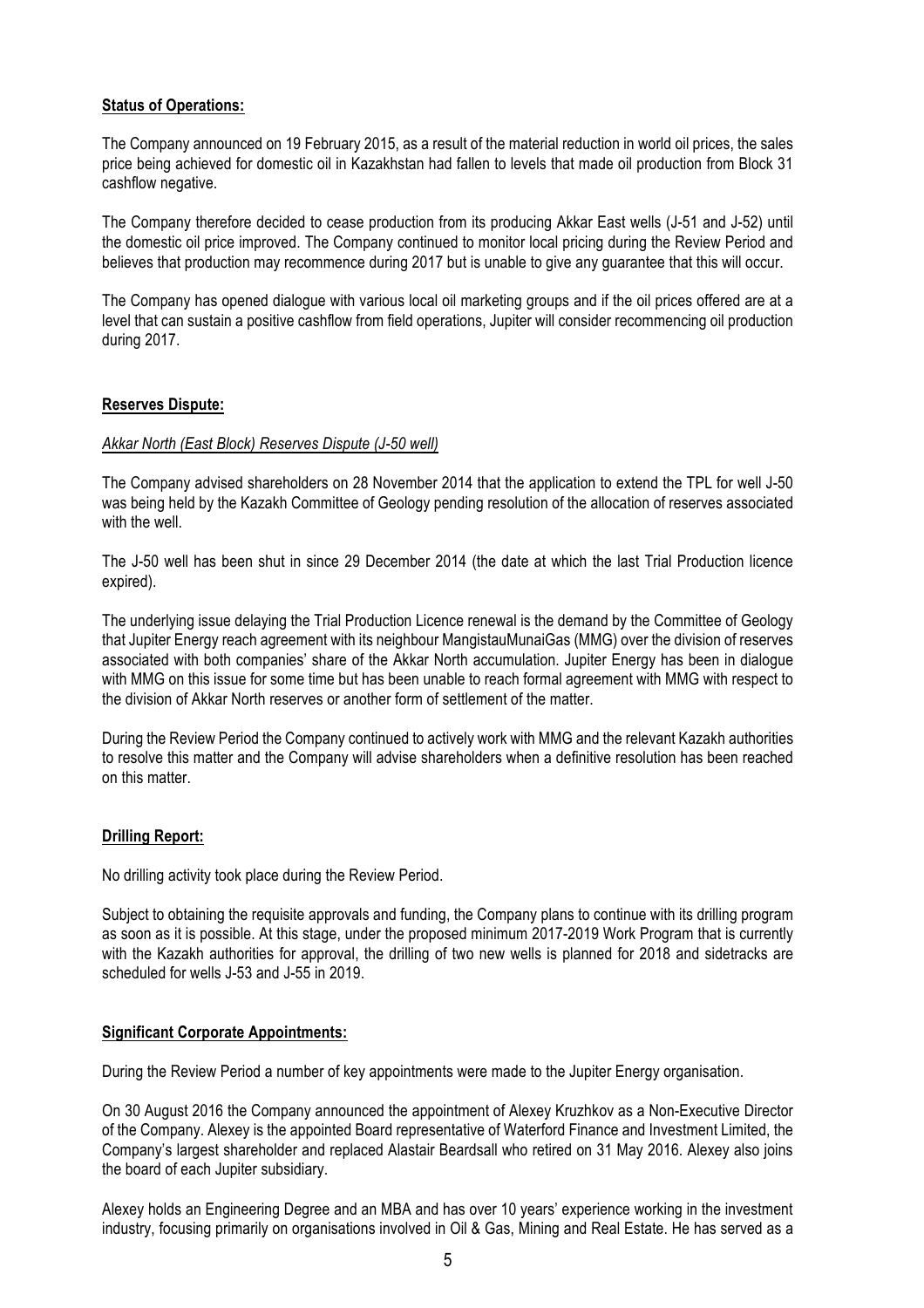Director on the Boards of companies listed in Canada and Norway. He is a member of the executive team of Waterford Investment and Finance Limited.

On 27 October 2016 the Company announced that Baltabek Kuandykov had been appointed as President: Jupiter (Kazakhstan). Baltabek has been on the Board of Jupiter Energy Limited since 2010 and this new position was created to ensure that the Jupiter organisation is represented at the appropriate level within Kazakhstan, particularly in relation to interaction with government officials and at events such as the upcoming EXPO 2017, at which Jupiter is a sponsor.

On 2 December 2016 the Company announced the appointment of Alexander Kuzev as an Advisor to the Jupiter Energy Limited Board.

Alexander Kuzev (51) is an oil industry professional with over 26 years of experience.

Most of Alexander's career has been spent working in the Former Soviet Union (FSU) with much of that time responsible for the overall management of field operations with a focus on production sustainability, technology and field maintenance. He has worked with a range of oil and gas companies including Schlumberger and Gazprom Drilling.

Alexander brings an important technical skill set to Jupiter Energy as well as in country experience, having been involved with various Kazakhstan based oil and gas operations since the late 1990's.

Alexander is currently Managing Director of an oil production company with operations in Astrakhan, Southern Russia and he holds a Bachelor of Engineering.

On 2 December 2016, the Company also announced the appointment of Sergey Kostin as the new Head of Operations in Kazakhstan.

Sergey is based in Aktau and is responsible for leading the operations team based both in the Aktau office and in the field as the Company looks to prepare to recommence production during the 1H 2017. His direct reports include all operations, marketing, geology and geophysics personnel and he works closely with the heads of Finance & Administration and Legal.

Sergey (52) has 30 years experience in the oil sector with over 14 years spent in a variety of operational roles with the international oil services organisation Schlumberger. He has also worked with a number of Russian oil companies, most recently with SGC Drilling as their Director of Drilling.

He has vast experience in the drilling of wells and the Company believes that he will bring Jupiter Energy an important combination of international drilling expertise and cultural awareness at what will be a critical period in the development of Block 31.

Once a decision to recommence production has been made it is expected that a number of further hiring decisions will be made in Aktau to bolster the current staffing levels there.

### **2016 Annual General Meeting:**

The 2016 Annual General Meeting was held in Perth on Friday 04 November 2016 and all Resolutions were passed.

### **Funding and Capital Management:**

As at 31 December 2016, the Company had 153,377,693 listed shares trading under the ASX ticker "JPR", the AIM ticker "JPRL" and the KASE ticker "AU\_JPRL".

The Company has no options or Performance Shares, listed or unlisted, on issue.

As at 31 December 2016, total Company debt outstanding was \$US35,732,987 (A\$49,439,089) through a total of five (5) Promissory Notes, with the following holders: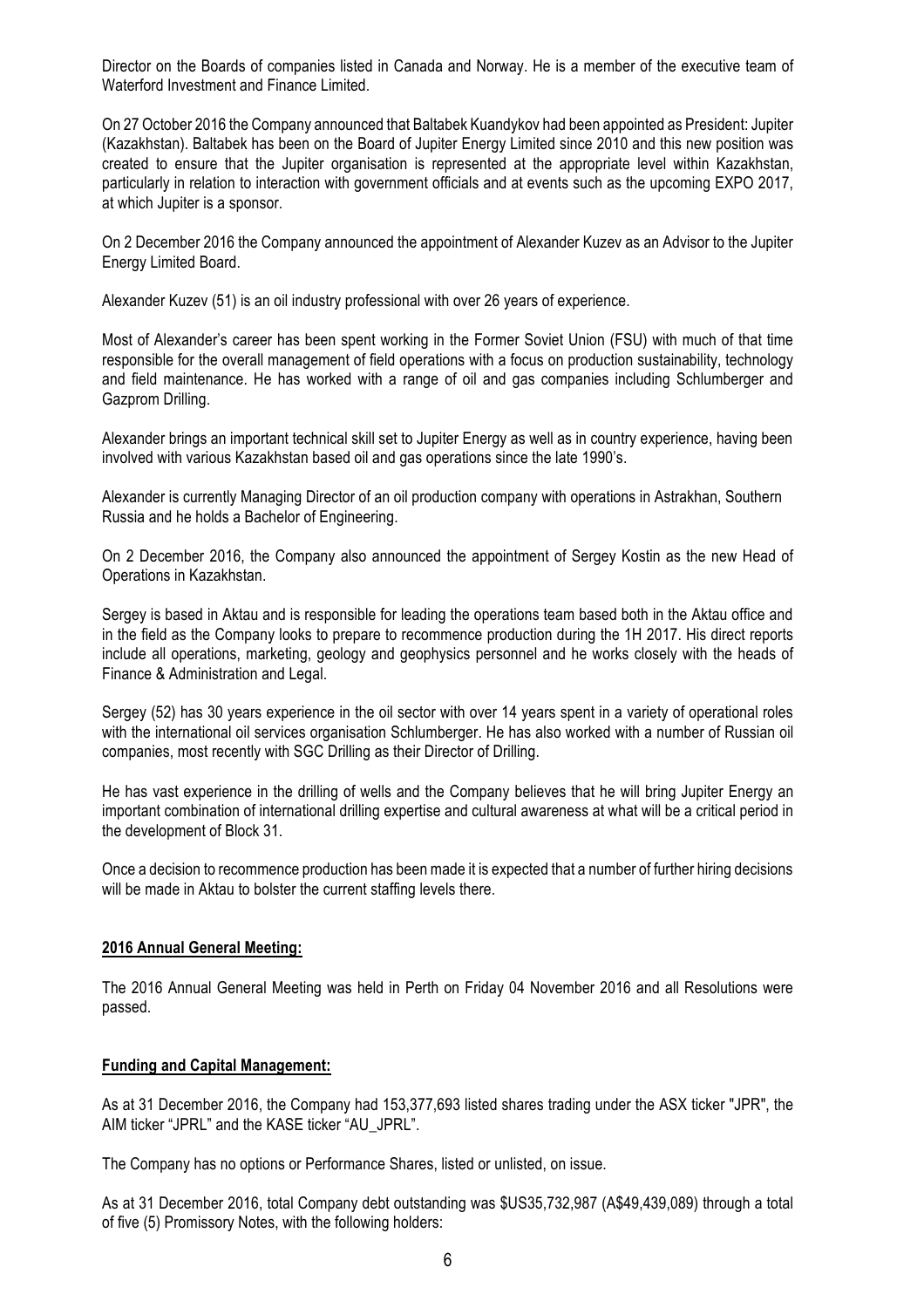- Waterford Petroleum Limited: \$US13,053,950
- Waterford Petroleum Limited: \$US9,559,670
- Mobile Energy Limited: \$US10,199,502
- Midocean Holdings Limited: \$US2,199,914
- Other Private Investors: \$US719,951

As at 31 December 2016, the Company has drawn down \$US2,291,238 (including accrued interest) under the new Funding Agreement with Waterford Petroleum Limited, as announced on 29 July 2016, and therefore has a further \$US2,708,762 (including accrued interest) available to it under this Agreement.

Directors have deferred their Directors' Fees since February 2015 and will continue to do so until such time that the Company has an improved cashflow position.

The Company is still reviewing its ongoing funding requirements for 2017 and the directors are exploring a range of options for financing the further development of the East Akkar and West Zhetybai fields during 2017 and beyond, to the stage where export oil sales are being achieved and further development of the field is self-funding; these options may include the further issue of new equity, reserve based debt, convertible debt or a combination of these and other funding instruments.

Once the appropriate funding has been secured, the further development of both the Akkar East and West Zhetybai fields, and in particular building of the topside infrastructure on Akkar East including a processing facility and gas separation plant, will be accelerated.

Based on current management forecasts, the Company has sufficient working capital, including its access to the remaining funding under the Waterford Promissory Notes, until June 2017. The Company continues to seek a longer term funding package that will enable the commencement of the proposed 2017 Work Program, recommencing domestic oil production from the Akkar East field and for on-going working capital in the 2nd half of 2017 and beyond.

### **Subsequent Events:**

On 31 January 2017 the Company received a further \$US240,000 from Waterford under the existing funding facility and these funds will be put towards meeting working capital commitments.

The Board believes the remaining funding available from the Waterford Promissory Notes will be sufficient to provide the Company with working capital for the 1<sup>st</sup> half of 2017 calendar year based on the current Care & Maintenance budget. If a broader amount of work is to be carried out including recommencing oil production from the Akkar East oilfield, additional funding will first need to be sourced.

There are no further "Subsequent Events" to report prior to the release of this report.

### **Summary:**

The Company had a productive 6 month period from 1 July to 31 December 2016.

The extension of the Exploration Licence to 29 December 2019 was a key milestone and good progress was made in getting the TPLs approved for the Akkar East and West Zhetybai oilfields.

Whilst global oil prices have remained low and domestic oil prices have meant that production has been shut in, market conditions appear to be improving and a return to domestic production appears possible during 2017 assuming the requisite regulatory approvals and funding are in place.

Since acquiring an exploration permit in 2008, independent reserve reports continue to confirm that that Jupiter has now discovered two sizeable oilfields with significant reserves and resources. In addition, oil production has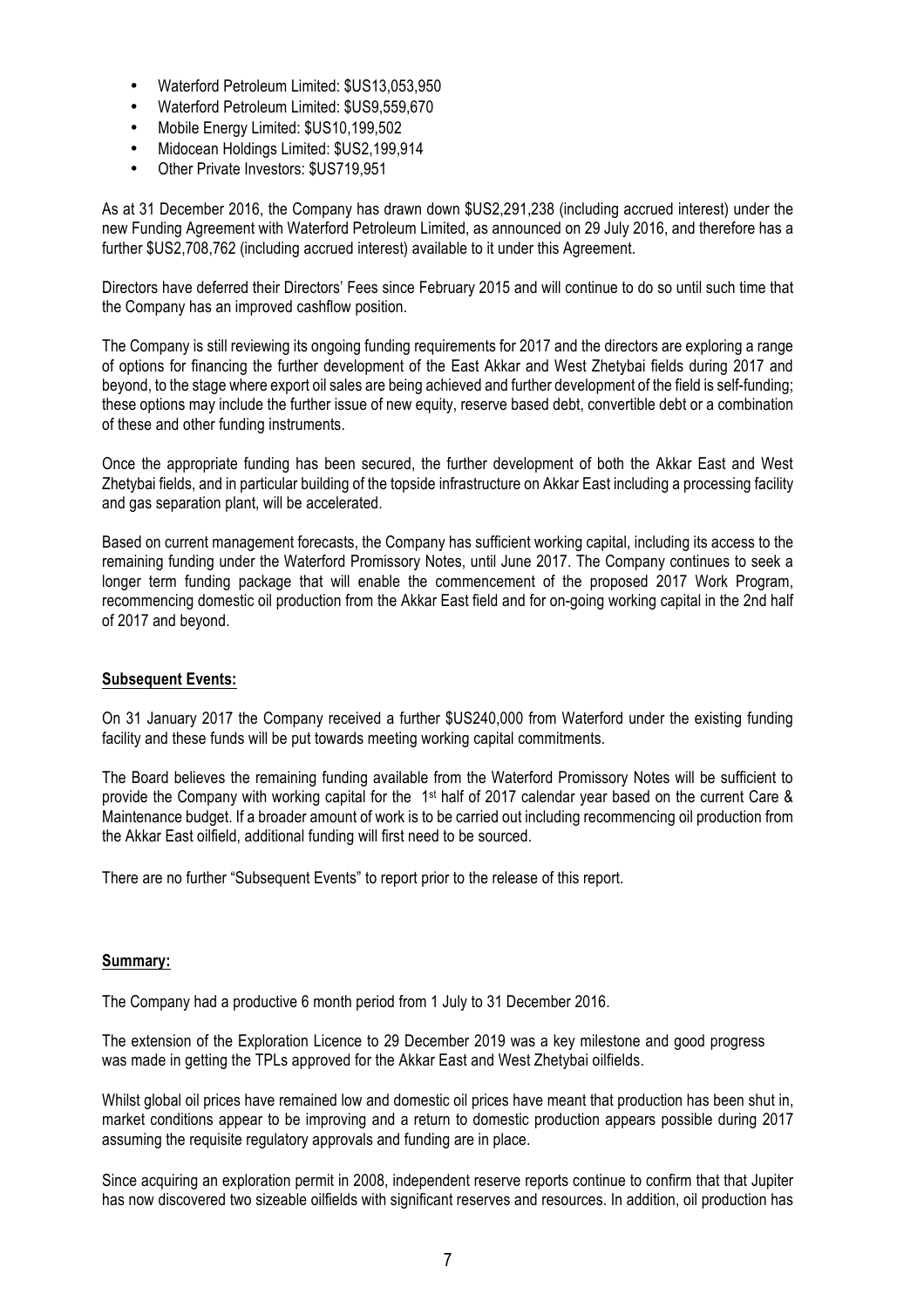moved from zero at the beginning of 2011 to over 230,000 barrels for calendar year 2014, with 2014 calendar year revenues reaching \$A8.75 million (\$US7.568m).

The goal of developing Jupiter Energy into a full cycle E&P company with a meaningful production profile and sizeable 2P reserves base remains the key objective for the Board and Management and the Company remains confident of continuing to make progress towards achieving this goal during 2017.

### **Competent Persons Statement:**

### **General**

Alexey Glebov, PhD, with over 33 years' oil & gas industry experience, is the qualified person as defined in the AIM Guidance Note on Mining and Oil & Gas Companies dated June 2009, who has reviewed and approved the technical information contained in this report. Alexey PhD's in technical science (1992) and geology science (2006), an Honors Degree in Geology and Geophysics (1984) from Novosibirsk State University and a Gold Medal (1985) from USSR Academy of Sciences. He is a member since 2001 of the European Association of Geoscientists & Engineers (EAGE #M2001-097) and was made an Honorary Oilman in 2011 by the Ministry of Energy of the Russian Federation. Alexey Glebov is qualified in accordance with ASX Listing Rule 5.41.

### *Auditor's Independence Declaration*

In accordance with section 307C of the Corporations Act 2001, the Directors have obtained a declaration of independence from Ernst & Young, the consolidated entity's auditors. The independence declaration is included at page 9 of the financial report.

Dated at Perth on 24 February 2017.

This report is signed in accordance with a resolution of the Board of Directors.

**G A Gander Executive Chairman/CEO**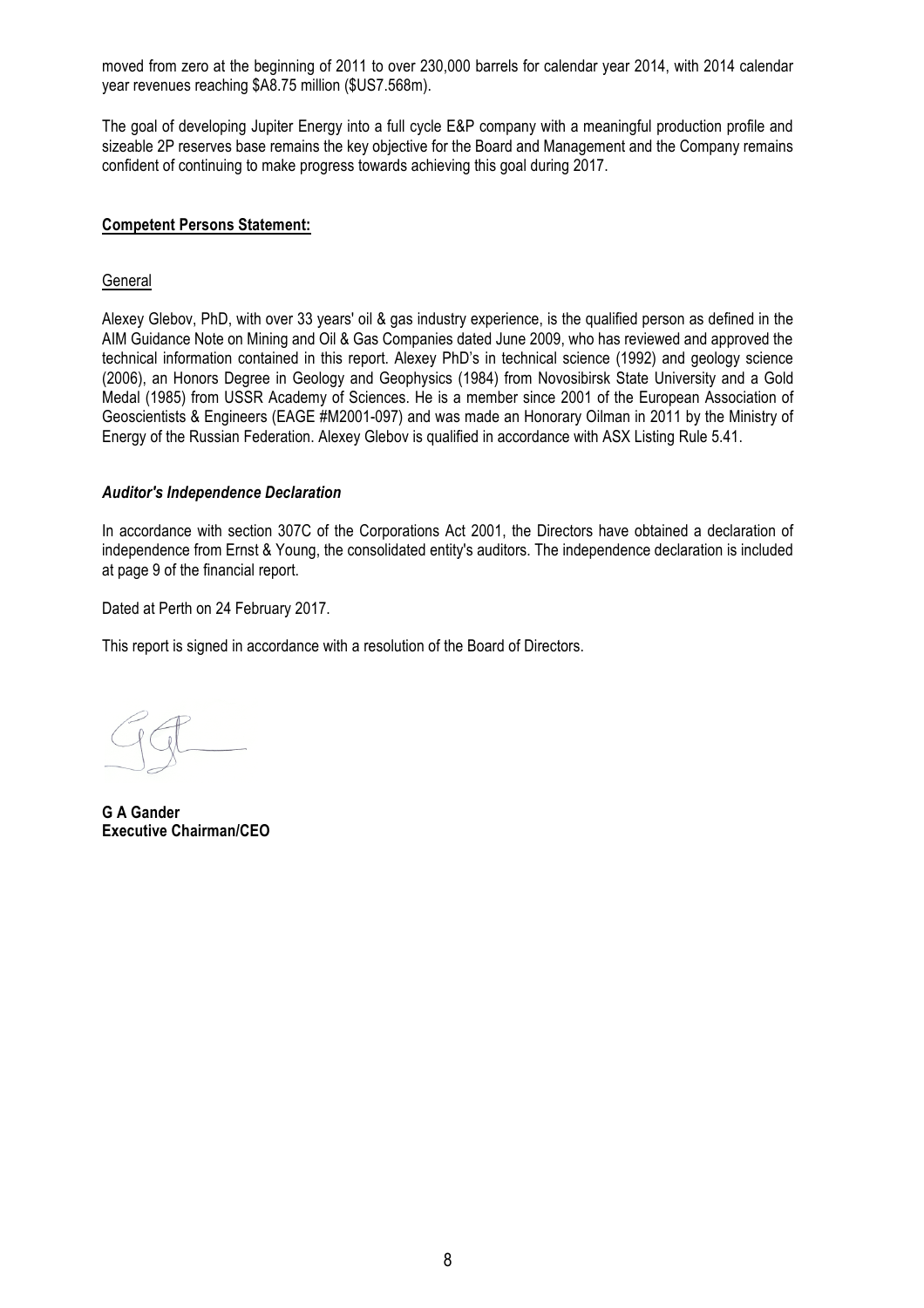

Ernst & Young 11 Mounts Bay Road Perth WA 6000 Australia GPO Box M939 Perth WA 6843

Tel: +61 8 9429 2222 Fax: +61 8 9429 2436 ey.com/au

## **Auditor's Independence Declaration to the Directors of Jupiter Energy Limited**

As lead auditor for the review of Jupiter Energy Limited for the half-year ended 31 December 2016, I declare to the best of my knowledge and belief, there have been:

- a. no contraventions of the auditor independence requirements of the *Corporations Act 2001* in relation to the review*;* and
- b. no contraventions of any applicable code of professional conduct in relation to the review.

This declaration is in respect of Jupiter Energy Limited and the entities it controlled during the financial period.

Ernst & Young

D A Hall Partner 24 February 2017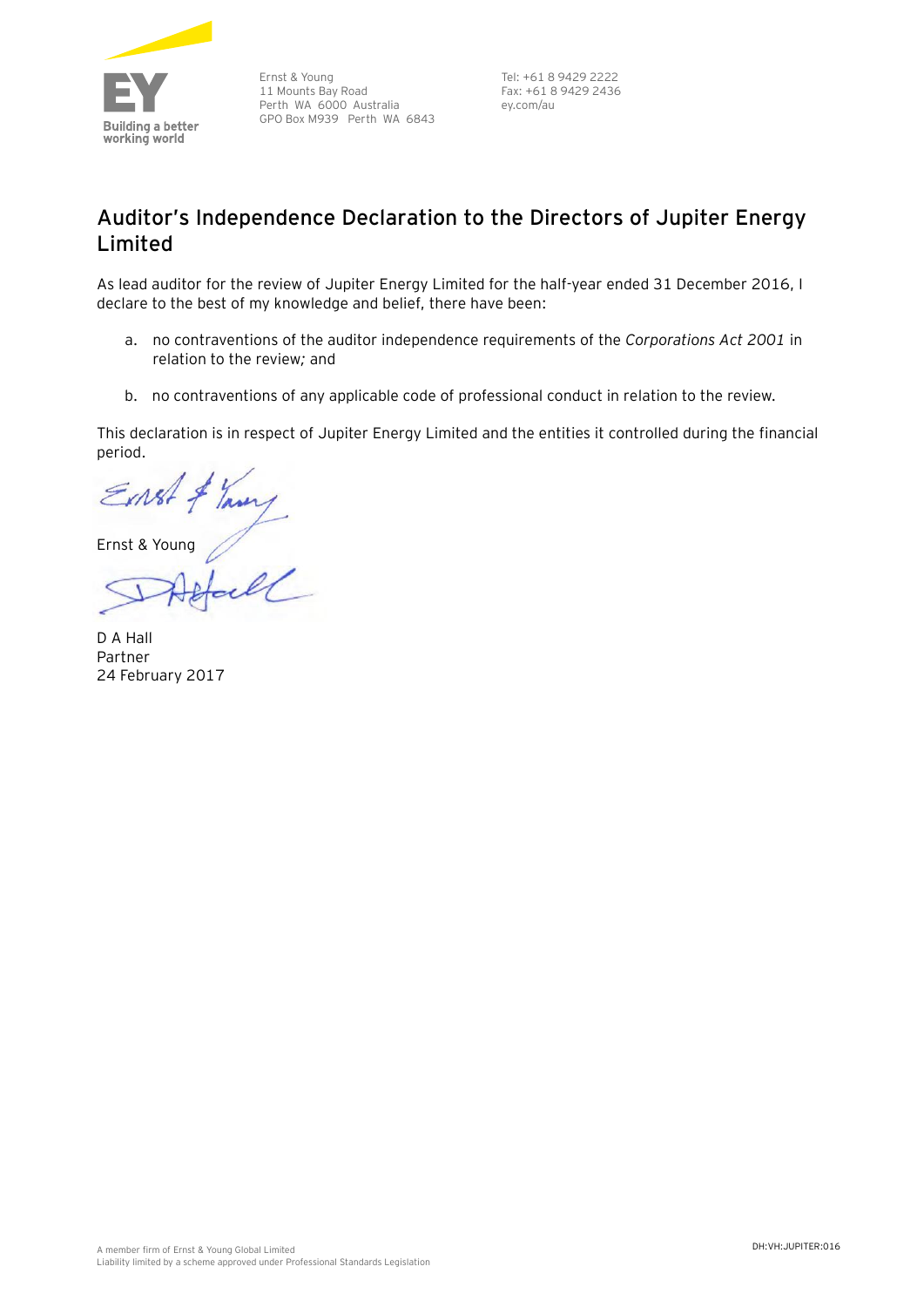

Ernst & Young 11 Mounts Bay Road Perth WA 6000 Australia GPO Box M939 Perth WA 6843

Tel: +61 8 9429 2222 Fax: +61 8 9429 2436 ey.com/au

# **Report on the half-year financial report to the members of Jupiter Energy Limited**

We have reviewed the accompanying half-year financial report of Jupiter Energy Limited which comprises the statement of financial position as at 31 December 2016, the statement of comprehensive income, statement of changes in equity and statement of cash flows for the half-year ended on that date, notes comprising a summary of significant accounting policies and other explanatory information, and the directors' declaration of the consolidated entity comprising the company and the entities it controlled at the half-year end or from time to time during the half-year.

### **Directors' responsibility for the half-year financial report**

The directors of the company are responsible for the preparation of the half-year financial report that gives a true and fair view in accordance with Australian Accounting Standards and the *Corporations Act 2001* and for such internal controls as the directors determine are necessary to enable the preparation of the half-year financial report that is free from material misstatement, whether due to fraud or error.

### **Auditor's responsibility**

Our responsibility is to express a conclusion on the half-year financial report based on our review. We conducted our review in accordance with Auditing Standard on Review Engagements ASRE 2410 *Review of a Financial Report Performed by the Independent Auditor of the Entity*, in order to state whether, on the basis of the procedures described, we have become aware of any matter that makes us believe that the half-year financial report is not in accordance with the *Corporations Act 2001* including: giving a true and fair view of the consolidated entity's financial position as at 31 December 2016 and its performance for the half-year ended on that date; and complying with Accounting Standard AASB 134 *Interim Financial Reporting* and the *Corporations Regulations 2001*. As the auditor of Jupiter Energy Limited and the entities it controlled during the half-year, ASRE 2410 requires that we comply with the ethical requirements relevant to the audit of the annual financial report.

A review of a half-year financial report consists of making enquiries, primarily of persons responsible for financial and accounting matters, and applying analytical and other review procedures. A review is substantially less in scope than an audit conducted in accordance with Australian Auditing Standards and consequently does not enable us to obtain assurance that we would become aware of all significant matters that might be identified in an audit. Accordingly, we do not express an audit opinion.

### **Independence**

In conducting our review, we have complied with the independence requirements of the *Corporations Act 2001*. We have given to the directors of the company a written Auditor's Independence Declaration, a copy of which is included in the Directors' Report.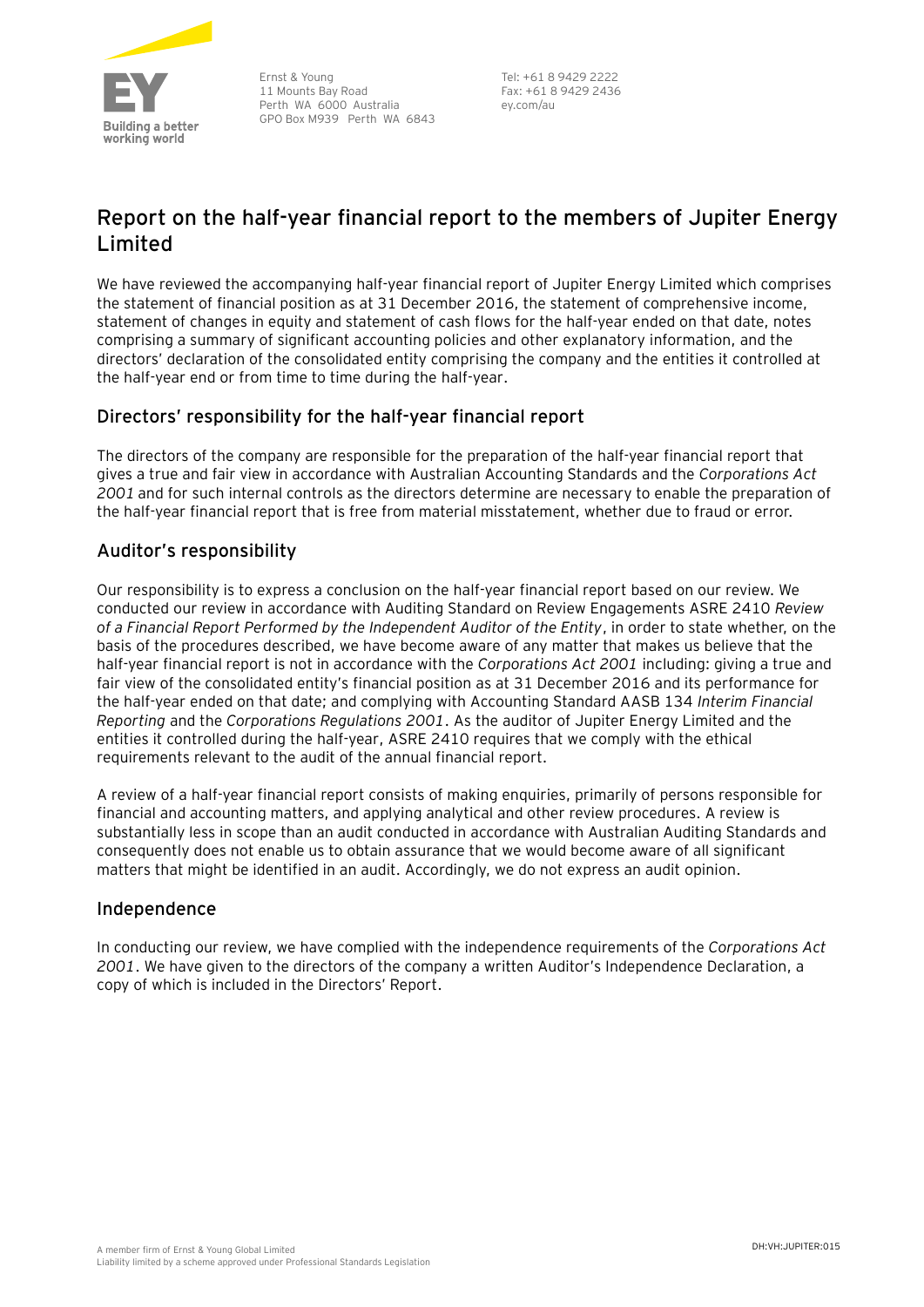

### **Conclusion**

Based on our review, which is not an audit, we have not become aware of any matter that makes us believe that the half-year financial report of Jupiter Energy Limited is not in accordance with the *Corporations Act 2001*, including:

- a. giving a true and fair view of the consolidated entity's financial position as at 31 December 2016 and of its performance for the half-year ended on that date; and
- b. complying with Accounting Standard AASB 134 *Interim Financial Reporting* and the *Corporations Regulations 2001*.

### **Emphasis of matter**

Without modifying our conclusion, we draw attention to Note 2(a) in the financial report which describes the principal conditions that raise doubt about the consolidated entity's ability to continue as a going concern. These conditions indicate the existence of a material uncertainty that may cast significant doubt on the consolidated entity's ability to continue as a going concern and therefore, the consolidated entity may be unable to realise its assets and discharge its liabilities in the normal course of business.

Ernst & Young

D A Hall Partner Perth 24 February 2017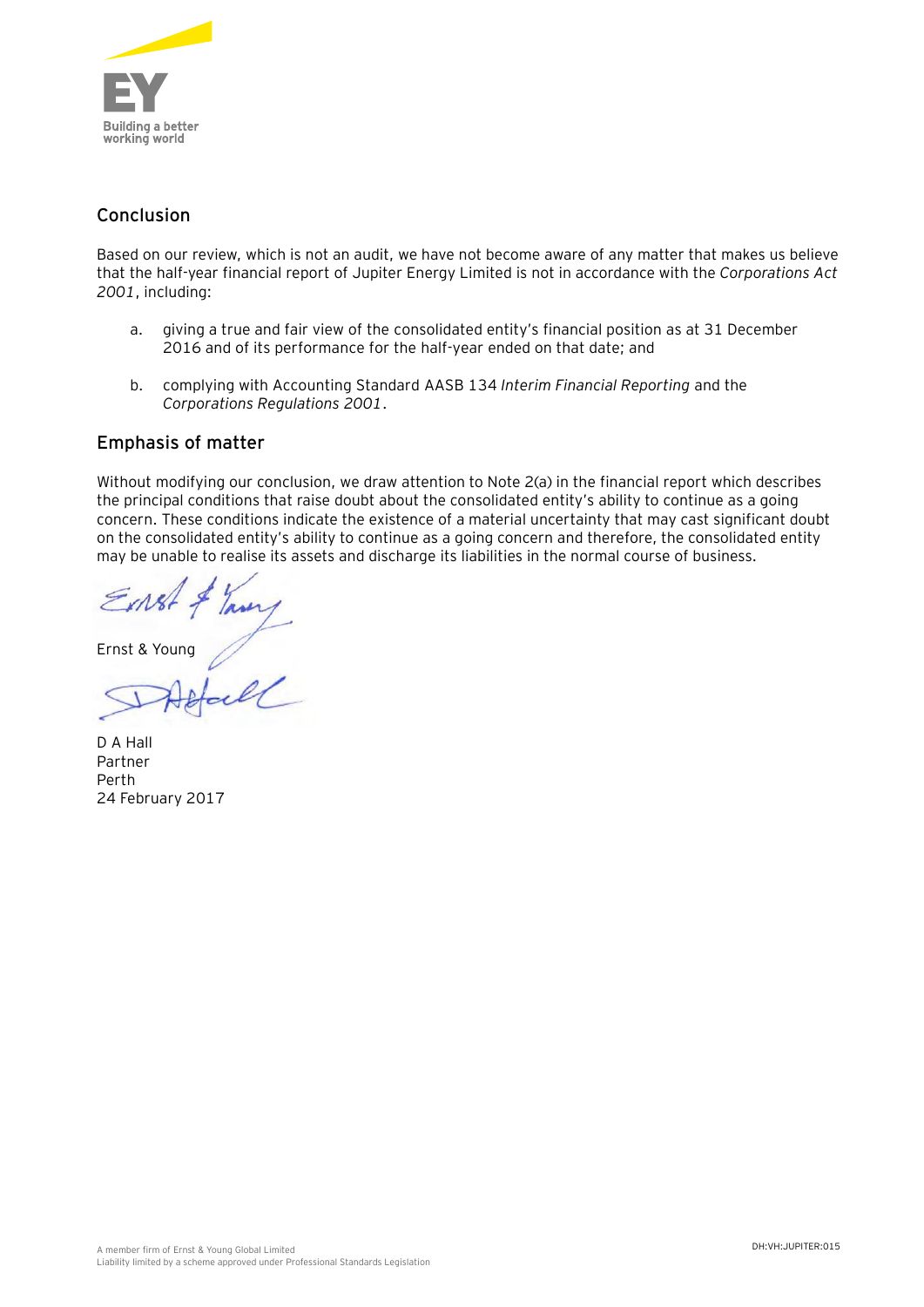### **DIRECTORS' DECLARATION**

In accordance with a resolution of the Directors of Jupiter Energy Limited, I state that:

In the opinion of the Directors:

- a. The financial statements and notes of the consolidated entity are in accordance with the Corporations Act 2001, including:
	- I. giving a true and fair view of the financial position of the consolidated entity as at 31 December 2016 and the performance for the half-year ended on that date, and
	- II. complying with Accounting Standard AASB 134 "Interim Financial Reporting" and the Corporations Regulations 2001; and
- b. Subject to the matters disclosed at note 2(a), there are reasonable grounds to believe that the company will be able to pay its debts as and when they become due and payable.

This declaration is made in accordance with a resolution of the Board of Directors.

**G A Gander Executive Chairman/CEO**

Signed at Perth 24 February 2017.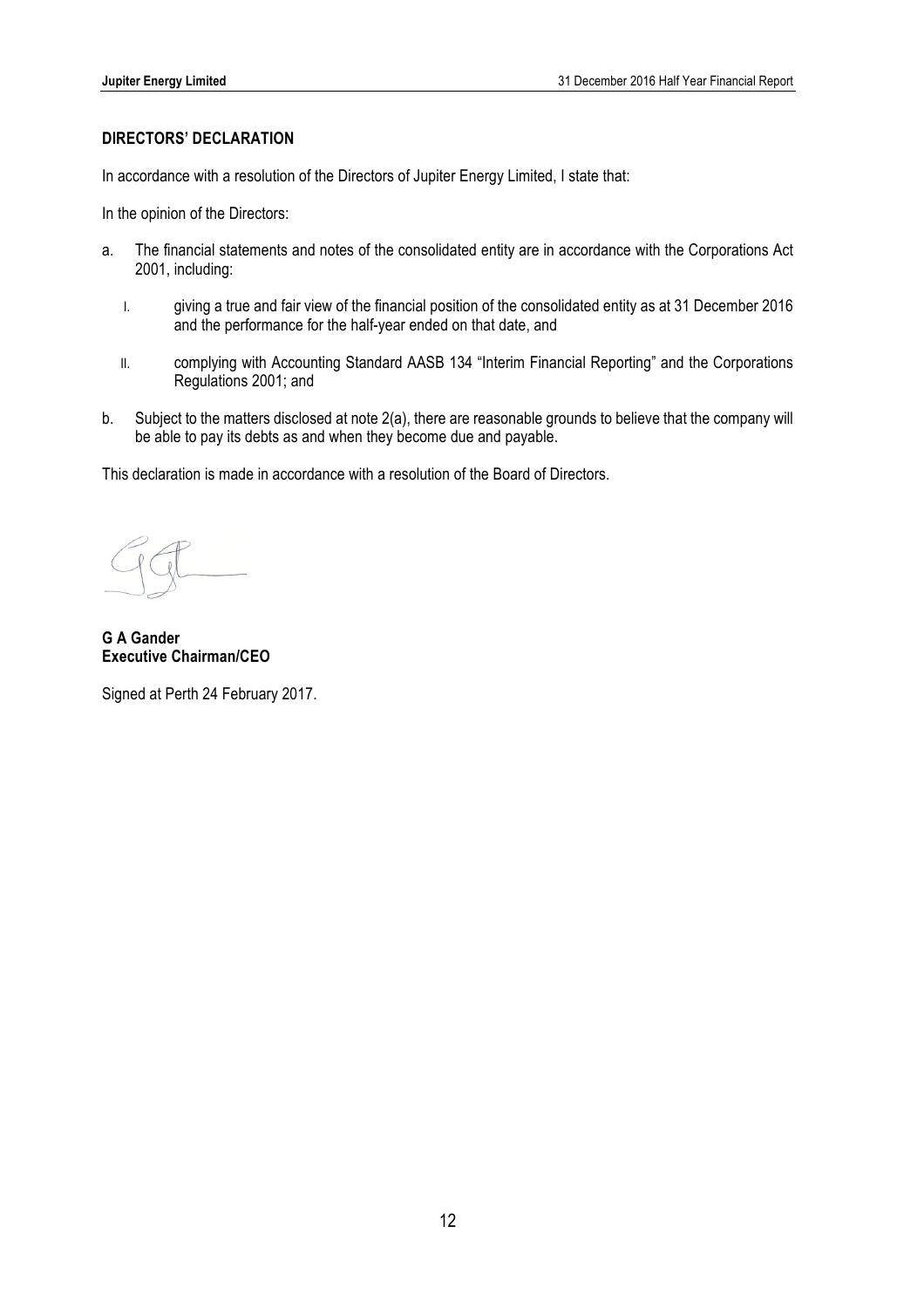### **STATEMENT OF COMPREHENSIVE INCOME FOR THE HALF YEAR ENDED 31 DECEMBER 2016**

|                                                                                           |      | <b>Consolidated Entity</b>        |                                   |
|-------------------------------------------------------------------------------------------|------|-----------------------------------|-----------------------------------|
|                                                                                           | Note | 6 months to<br>31 Dec 2016<br>\$Α | 6 months to<br>31 Dec 2015<br>\$Α |
| Revenue                                                                                   |      |                                   |                                   |
| Cost of sales                                                                             |      |                                   | (179, 872)                        |
| <b>Gross profit</b>                                                                       |      |                                   | (179, 872)                        |
| Foreign currency gain / (loss)                                                            |      | (1,343,720)                       | (1,871,391)                       |
| General and administrative costs                                                          |      | (1,702,186)                       | (3,275,414)                       |
| <b>Operating loss</b>                                                                     |      | (3,045,906)                       | (5,326,677)                       |
| Finance income                                                                            |      | 9,363                             | 12,529                            |
| Finance costs                                                                             |      | (3,240,812)                       | (2,415,727)                       |
| Loss before tax                                                                           |      | (6, 277, 355)                     | (7, 729, 875)                     |
| Income tax expense                                                                        |      |                                   |                                   |
| Loss after income tax                                                                     |      | (6, 277, 355)                     | (7, 729, 875)                     |
| Other comprehensive income in subsequent periods (net<br>of tax)                          |      |                                   |                                   |
| Foreign currency translation                                                              |      | 2,422,766                         | (26,024,936)                      |
| Total comprehensive loss for the period                                                   |      | (3,854,589)                       | (33, 754, 811)                    |
| Loss per share attributable to ordinary equity holders of<br>the parent (cents per share) |      |                                   |                                   |
| Basic loss per share                                                                      |      | (4.09)                            | (5.04)                            |
| Diluted loss per share                                                                    |      | (4.09)                            | (5.04)                            |

*The above Statement of Comprehensive Income should be read in conjunction with the accompanying notes.*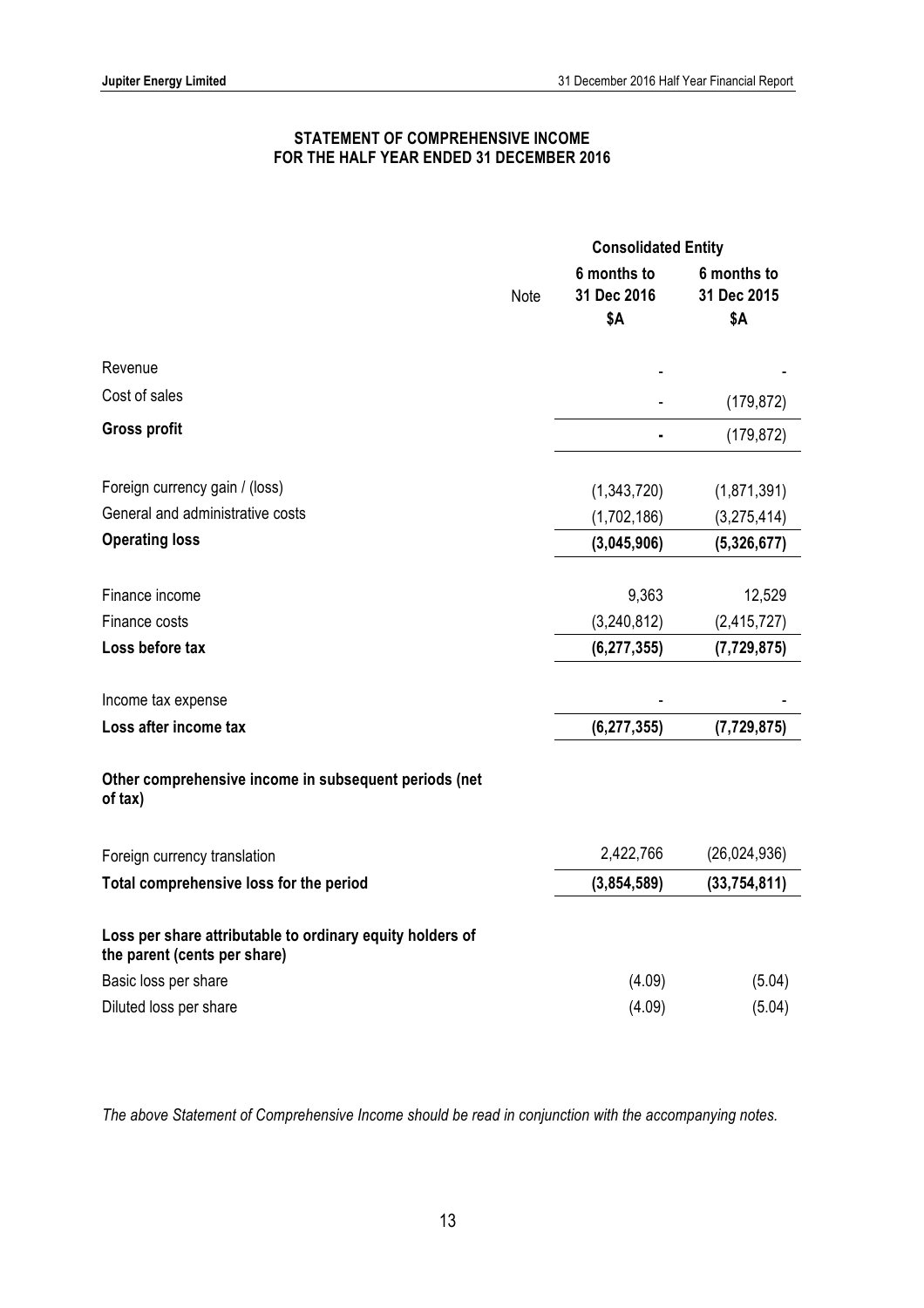### **STATEMENT OF FINANCIAL POSITION AS AT 31 DECEMBER 2016**

|                                        | Note           | 31 Dec 2016<br>\$Α | 30 June 2016<br>\$Α |
|----------------------------------------|----------------|--------------------|---------------------|
| <b>ASSETS</b>                          |                |                    |                     |
| <b>Current Assets</b>                  |                |                    |                     |
| Cash and cash equivalents              | 4              | 472,758            | 663,446             |
| Trade and other receivables            |                | 24,727             | 24,064              |
| Other current assets                   |                | 79,009             | 67,459              |
| Inventories                            |                | 18,219             | 17,886              |
| <b>Total Current Assets</b>            |                | 594,713            | 772,855             |
| <b>Non-Current Assets</b>              |                |                    |                     |
| Trade and other receivables            |                | 2,897,779          | 2,787,367           |
| Oil and gas properties                 | 6              | 15,605,794         | 14,976,550          |
| Plant and equipment                    |                | 426,970            | 417,142             |
| Exploration and evaluation expenditure | 5              | 30,253,333         | 28,215,402          |
| Other financial assets                 |                | 418,535            | 387,732             |
| <b>Total Non-Current Assets</b>        |                | 49,602,411         | 46,784,193          |
| <b>Total Assets</b>                    |                | 50,197,124         | 47,557,048          |
| <b>Current Liabilities</b>             |                |                    |                     |
| Trade and other payables               | $\overline{7}$ | 669,054            | 755,133             |
| <b>Total Current Liabilities</b>       |                | 669,054            | 755,133             |
| <b>Non-current Liabilities</b>         |                |                    |                     |
| Provisions                             |                | 232,327            | 154,442             |
| Other financial liabilities            | 8              | 49,439,089         | 42,936,226          |
| <b>Total Non-Current Liabilities</b>   |                | 49,671,416         | 43,090,668          |
| <b>Total Liabilities</b>               |                | 50,340,470         | 43,845,801          |
| Net (Liability) / Assets               |                | (143, 346)         | 3,711,247           |
| <b>Equity</b>                          |                |                    |                     |
| Contributed equity                     | 9              | 85,633,935         | 85,633,935          |
| Share based payment reserve            |                | 5,764,014          | 5,764,014           |
| Foreign currency translation reserve   |                | (23,880,886)       | (26, 303, 650)      |
| <b>Accumulated losses</b>              |                | (67,660,407)       | (61, 383, 052)      |
| <b>Total (Deficiency)/ Equity</b>      |                | (143, 346)         | 3,711,247           |

*The above Statement of Financial Position should be read in conjunction with the accompanying notes.*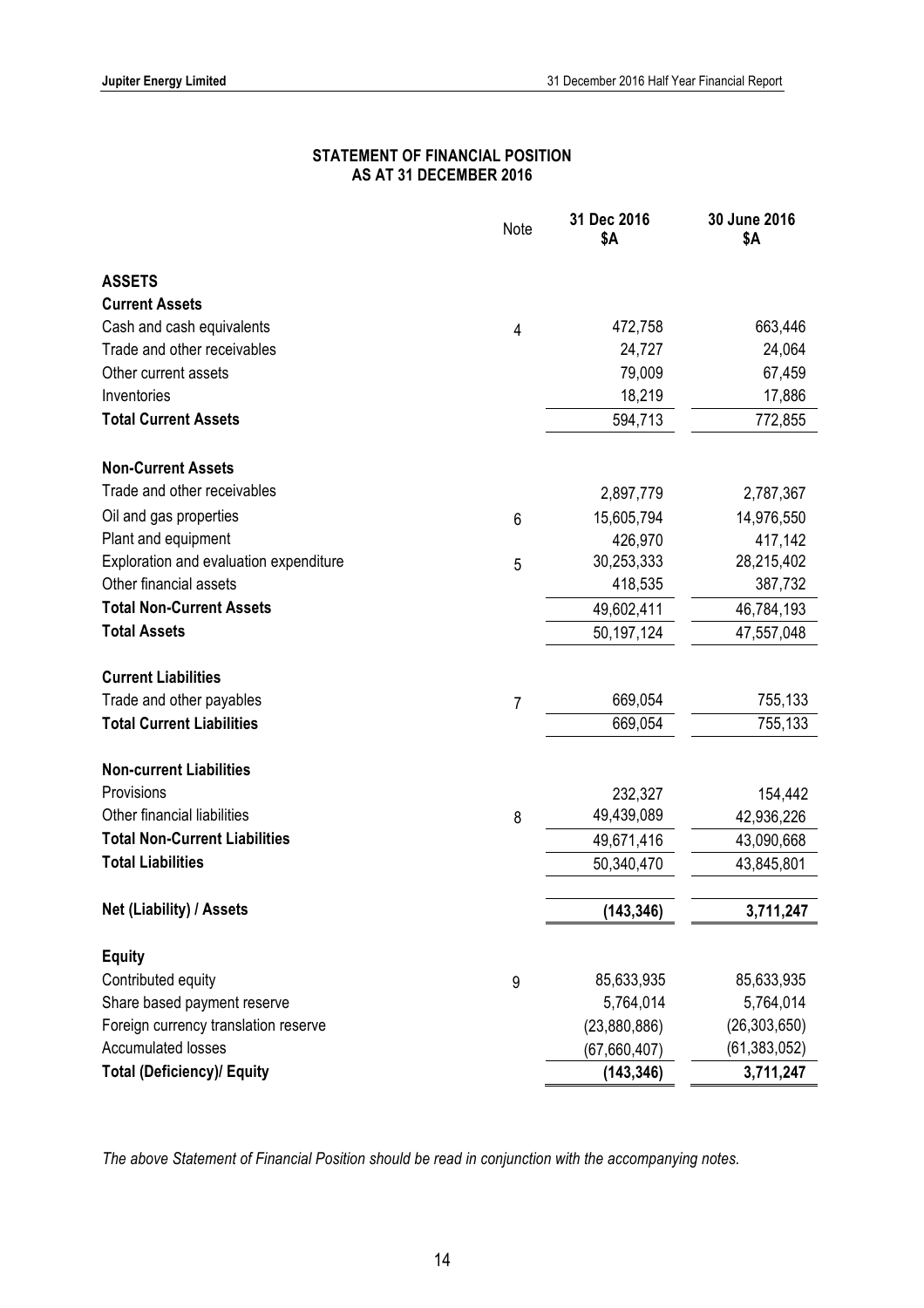### **STATEMENT OF CHANGES IN EQUITY FOR THE HALF YEAR ENDED 31 DECEMBER 2016**

| <b>CONSOLIDATED</b>                               | Issued<br>Capital | Share<br>based<br>payment<br>reserve | Foreign<br>currency<br>translation<br>reserve | Accumulated<br>Losses | <b>Total Equity</b>        |
|---------------------------------------------------|-------------------|--------------------------------------|-----------------------------------------------|-----------------------|----------------------------|
|                                                   | \$Α               | \$Α                                  | \$Α                                           | \$Α                   | \$Α                        |
| As at 1 July 2016                                 | 85,633,935        | 5,764,014                            | (26, 303, 650)                                | (61, 383, 052)        | 3,711,247                  |
| Loss for the period<br>Other comprehensive income |                   |                                      | 2,422,766                                     | (6, 277, 355)         | (6, 277, 355)<br>2,422,766 |
| Total comprehensive income /<br>(loss)            |                   |                                      | 2,422,766                                     | (6, 277, 355)         | (3,854,589)                |
| As at 31 December 2016                            | 85,633,935        | 5,764,014                            | (23,880,886)                                  | (67, 660, 407)        | (143, 346)                 |
|                                                   |                   |                                      |                                               |                       |                            |
| As at 1 July 2015                                 | 85,633,935        | 5,764,014                            | 1,165,133                                     | (50,908,182)          | 41,654,900                 |
| Loss for the period                               |                   |                                      |                                               | (7,729,875)           | (7, 729, 875)              |
| Other comprehensive income                        |                   | $\overline{a}$                       | (26,024,936)                                  |                       | (26,024,936)               |
| Total comprehensive income /<br>(loss)            |                   |                                      | (26, 024, 936)                                | (7,729,875)           | (33, 754, 811)             |
| Share based payments                              |                   |                                      |                                               |                       |                            |
| As at 31 December 2015                            | 85,633,935        | 5,764,014                            | (24, 859, 802)                                | (58, 638, 059)        | 7,900,088                  |

*The above Statement of Changes in Equity should be read in conjunction with the accompanying notes.*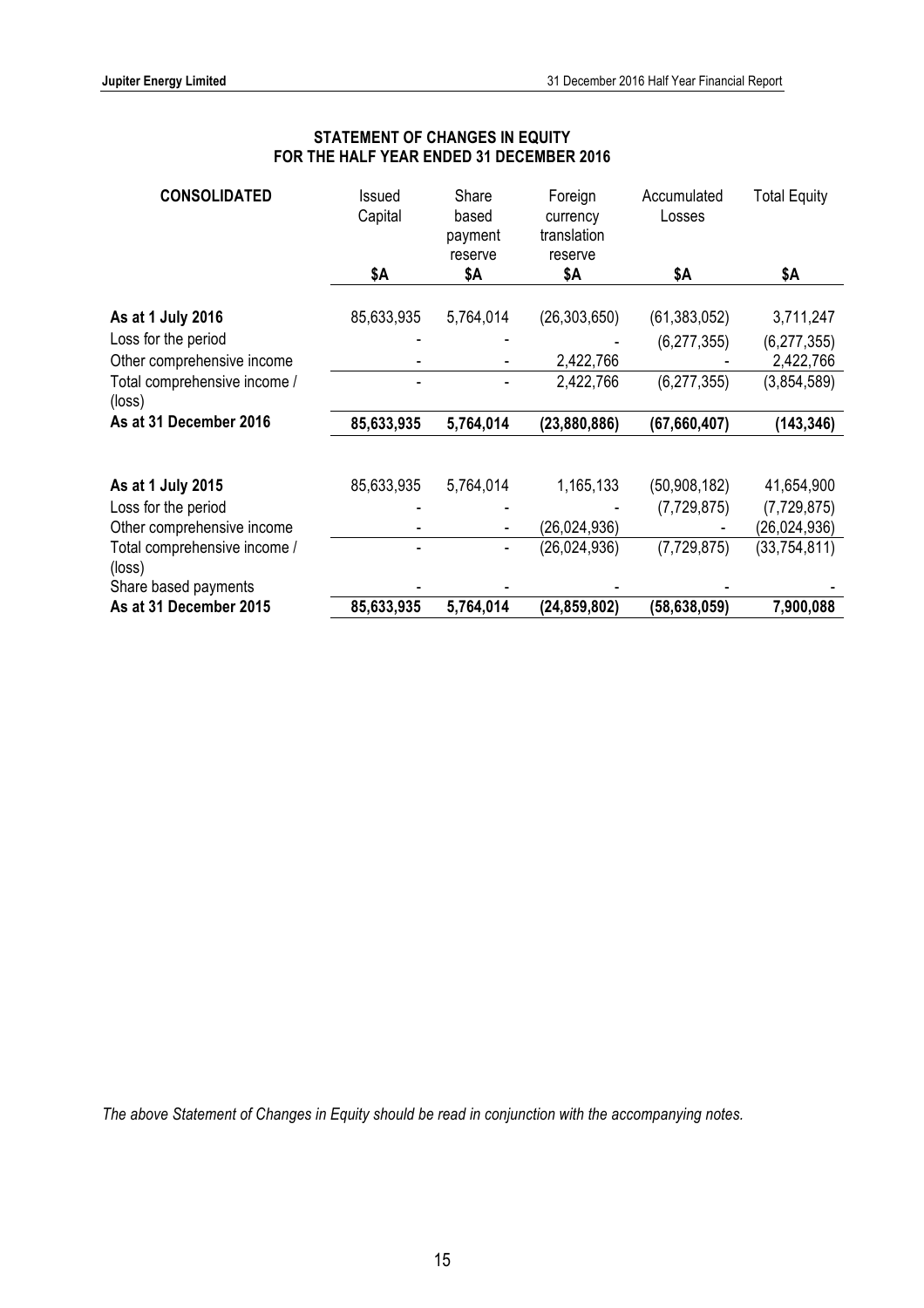### **STATEMENT OF CASH FLOWS FOR THE HALF YEAR ENDED 31 DECEMBER 2016**

|                                                      | <b>Consolidated Entity</b>                |                                           |
|------------------------------------------------------|-------------------------------------------|-------------------------------------------|
|                                                      | 6 months to<br>31 December<br>2016<br>\$Α | 6 months to<br>31 December<br>2015<br>\$Α |
| <b>Cash flows from operating activities</b>          |                                           |                                           |
| Receipts from customers                              |                                           |                                           |
| Payments to suppliers and employees                  | (1,775,861)                               | (1,781,022)                               |
| Interest received                                    | 9,363                                     | 12,529                                    |
| Net cash used in operating activities                | (1,766,498)                               | (1,768,493)                               |
| Cash flows from investing activities                 |                                           |                                           |
| Payments for exploration and development expenditure | (321, 074)                                | (471,062)                                 |
| Payments for plant and equipment                     | (5,000)                                   |                                           |
| Net cash used in investing activities                | (326, 074)                                | (471,062)                                 |
| <b>Cash flows from financing activities</b>          |                                           |                                           |
| Proceeds from unsecured loan                         | 1,910,923                                 | 912,780                                   |
| Net cash provided by financing activities            | 1,910,923                                 | 912,780                                   |
| Net decrease in cash held                            | (181, 649)                                | (1,326,775)                               |
| Cash at the beginning of the financial period        | 663,446                                   | 1,613,560                                 |
| Foreign exchange gain/(loss)                         | (9,039)                                   | 13,201                                    |
| Cash at the end of the financial period              | 472,758                                   | 299,986                                   |

*The above Statement of Cash Flows should be read in conjunction with the accompanying notes*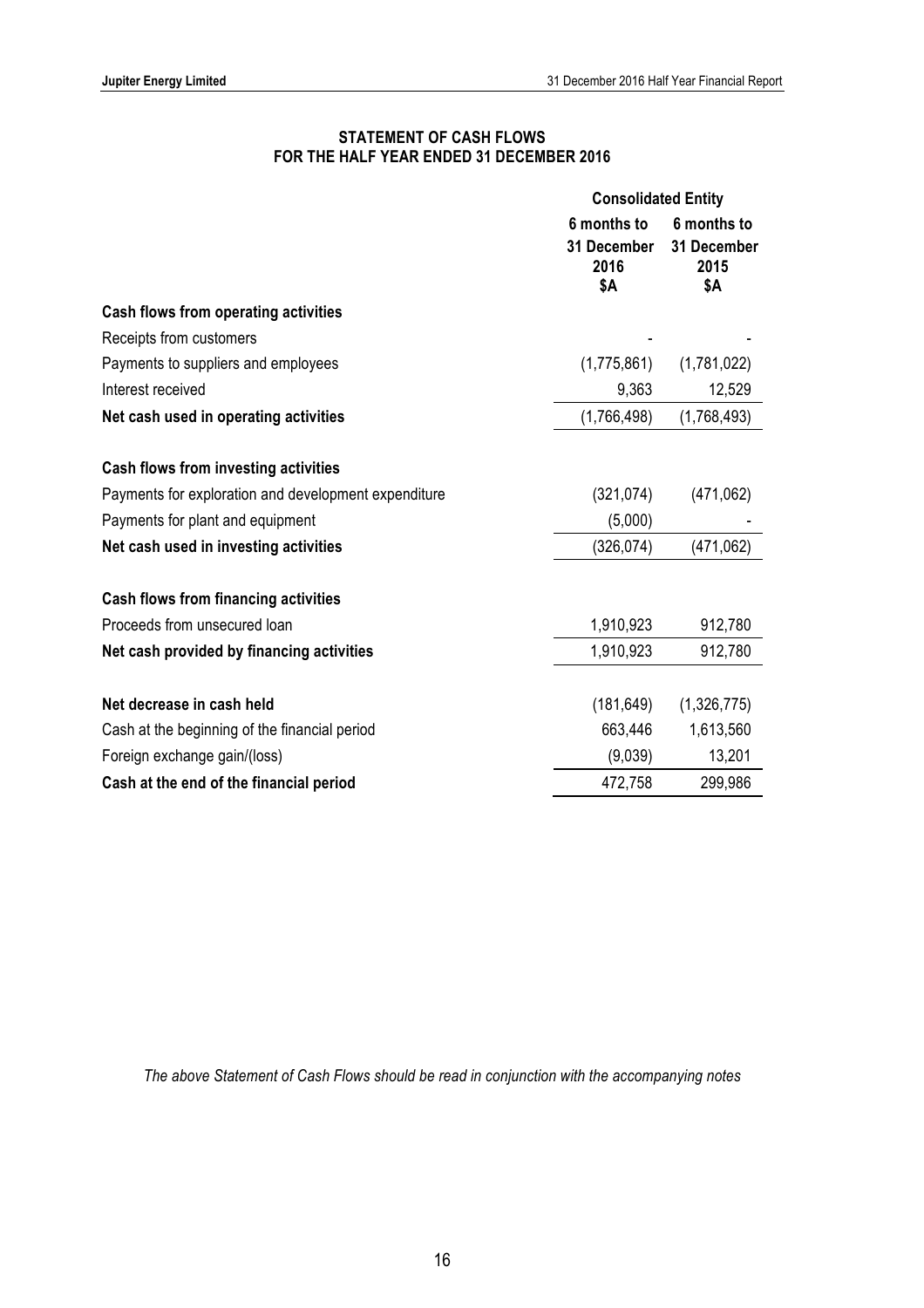### **NOTES TO THE FINANCIAL STATEMENT**

### **1. CORPORATE INFORMATION**

The half year financial report of Jupiter Energy Limited for the period 31 December 2016 was authorised for issue in accordance with a resolution of the Directors on 24 Feb 2017.

Jupiter Energy Limited is a company limited by shares that is incorporated and domiciled in Australia and whose shares are publicly listed and traded on Australian Securities Exchange, KASE, the Kazakh Stock Exchange, and the London's Alternative Investment Market. Jupiter Energy is a for profit entity.

The registered office is Ground Floor, 10 Outram Street, West Perth, Western Australia 6005.

### **2. BASIS OF PREPARATION AND ACCOUNTING POLICIES**

### **(a) Basis of preparation**

This condensed financial report for the half-year ended 31 December 2016 has been prepared in accordance with AASB 134 *Interim Financial Reporting* and the *Corporations Act 2001.*

All monetary values are reported in Australian Dollar unless otherwise stated.

The half-year financial report does not include all notes of the type normally included within the annual financial report and therefore cannot be expected to provide as full an understanding of the financial performance, financial position and financing and investing activities of the consolidated entity as the full financial report.

It is recommended that the half-year financial report be read in conjunction with the annual report for the year ended 30 June 2016 and considered together with any public announcements made by Jupiter Energy Limited during the half-year ended 31 December 2016 and in the subsequent period to the date of this report in accordance with the continuous disclosure obligations of the ASX listing rules.

### *Going Concern*

The consolidated financial statements have been prepared on a going concern basis with the Directors of the opinion that the Group can meet its obligations as and when they fall due.

At 31 December 2016 the Group has a net current liability position of \$74,341 and a net deficiency position of (\$143,346).

As at 31 December 2016, the Group has in place a US\$5,000,000 promissory note facility. US\$2,820,000 of the facility has been used with US\$2,708,762 remaining. Based on current forecasts, the Group does not have sufficient working capital for the 12 months from the signing date of this report based on its current 2017 budget. The Group is reviewing its ongoing funding requirements for 2017 and beyond, to enable the Company to carry out its 2017-2019 Work Program and develop Block 31 to the stage where export oil sales are being achieved and further development of the field is self-funding. Funding options may include the further issue of new equity, reserve based debt, convertible debt or a combination of these and other funding instruments.

The Directors, after consultation with the major shareholders and debt providers, are confident of being able to raise the required capital, but note that financing has not been secured at the date of this report and that the recommencement of production is dependent on a recovery in the Kazakh domestic oil price which is in turn linked to an overall recovery in world oil prices. Should the Group not achieve the matters set out above, there is uncertainty whether the Group would continue as a going concern and therefore whether it would realise its assets and extinguish its liabilities in the normal course of business and at the amounts stated in the financial report. The financial report does not include adjustments relating to the recoverability or classification of the recorded assets amounts nor to the amounts or classification of liabilities that might be necessary should the Group not be able to continue as a going concern.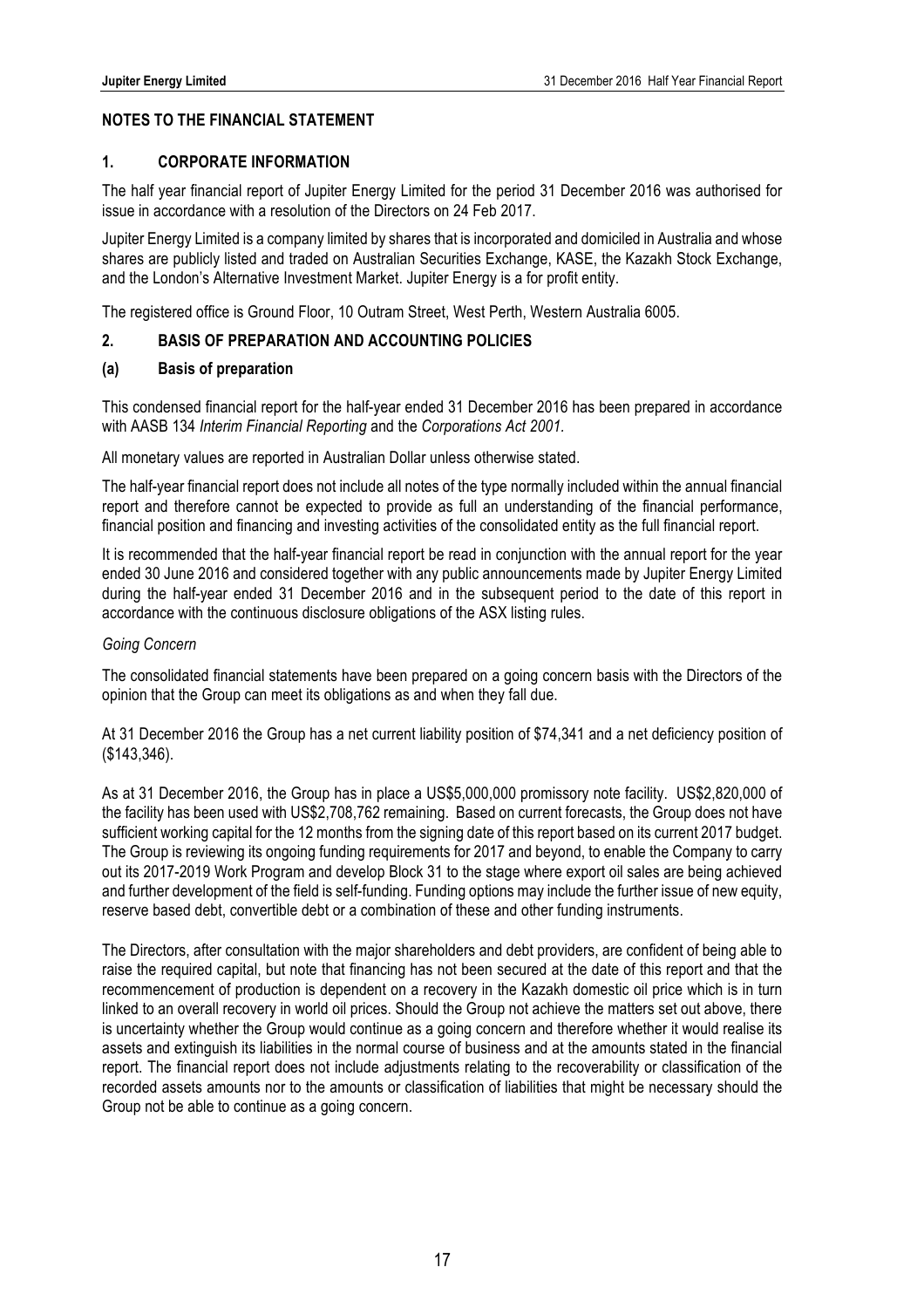### **2. BASIS OF PREPARATION AND ACCOUNTING POLICIES (CONTINUED)**

#### **(b) Accounting policies**

The accounting policies adopted in the preparation of the half year financial report are consistent with those followed in the preparation of the Group's financial statements for the year ended 30 June 2016. All new and amended accounting standards and interpretations effective 1 July 2016 have been adopted by the Group. The adoption of new standards and amendments from 1 July 2016 has not had a significant impact on the accounting policies of the Group.

The Group has not elected to early adopt any new standards or amendments that are issued but not yet effective.

### **3. SEGMENT REPORTING**

The Consolidated Entity is exploring for oil and gas in Kazakhstan. Each activity has been aggregated as they have similar economic characteristics and are being conducted in one area of interest. The operations of the Consolidated Entity therefore present one operating segment under AASB 8 Operating Segments.

The accounting policies applied for internal reporting purposes are consistent with those applied in the preparation of the half year financial report.

### **4. CASH AND CASH EQUIVALENTS**

|                                                                                                                               | <b>Consolidated Entity</b> |                            |
|-------------------------------------------------------------------------------------------------------------------------------|----------------------------|----------------------------|
|                                                                                                                               | 31 Dec 2016<br>\$Α         | 31 Dec 2015<br>\$Α         |
| For the purpose of the half year cash flow statement, cash and cash<br>equivalents are comprised of the following:            |                            |                            |
| Cash at bank                                                                                                                  | 472,758                    | 299,985                    |
|                                                                                                                               | 472,758                    | 299,985                    |
| 5.<br><b>EXPLORATION AND EVALUATION EXPENDITURE</b>                                                                           |                            | <b>Consolidated Entity</b> |
|                                                                                                                               | 31 Dec 2016<br>\$Α         | 30 June 2016<br>\$Α        |
| Exploration expenditure carried forward in respect of areas of interest in:<br>Exploration and evaluation expenditure at cost | 30,253,333                 | 28,215,402                 |
| Movements during the period<br>Balance at beginning of period<br>Expenditure incurred during the period                       | 28,215,402<br>321,074      | 44, 166, 103<br>279,759    |
| Impairment<br>Foreign exchange translation                                                                                    | 1,716,858                  | (16, 230, 460)             |

Exploration and evaluation assets are capitalised on the basis that the Company continues to hold a current contract ("the Contract") for all areas of interests to which the capitalised costs relate.

Balance at end of period 30,253,333 28,215,402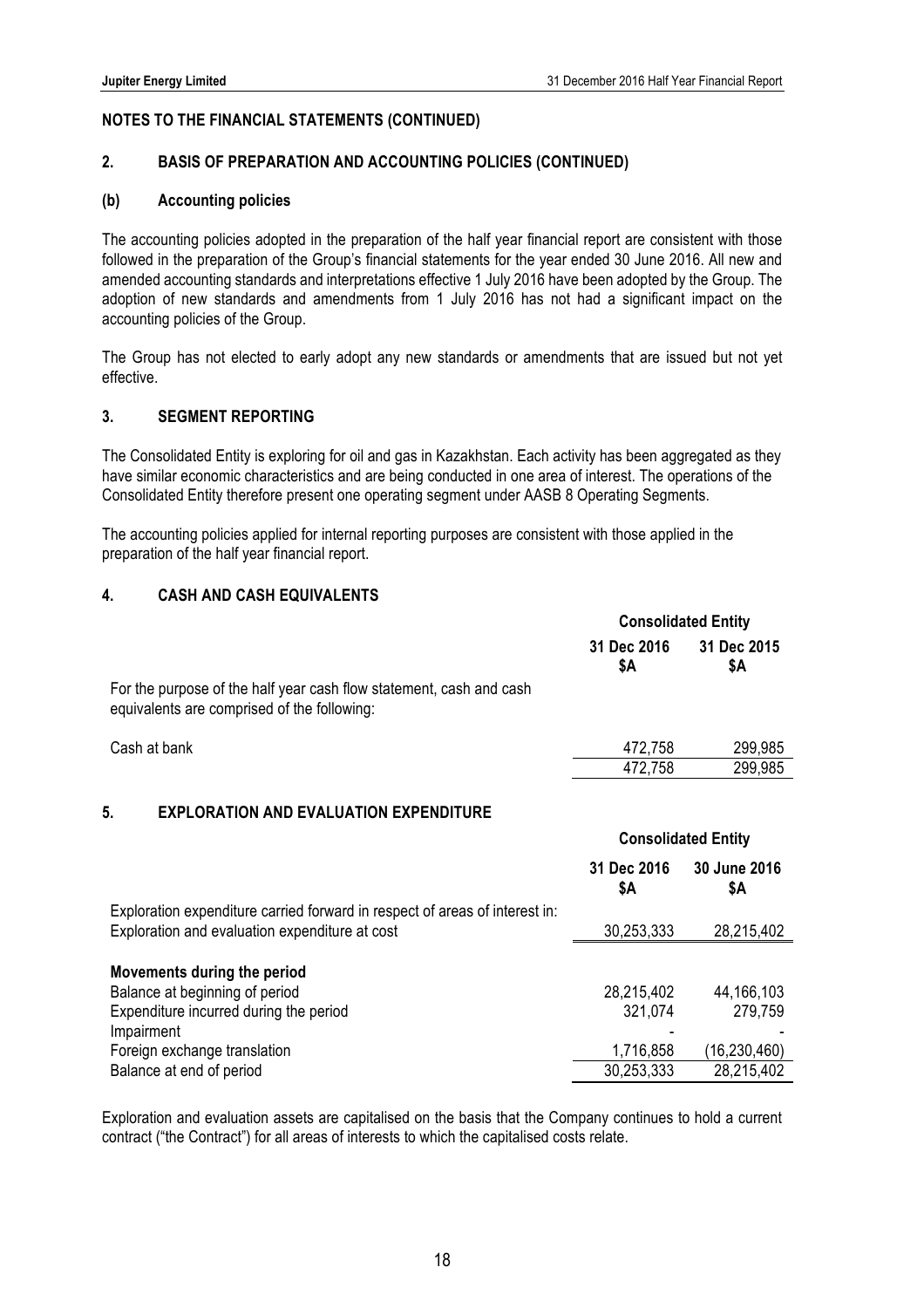### **6. OIL AND GAS PROPERTIES**

|                                                 |                    | <b>Consolidated Entity</b> |  |
|-------------------------------------------------|--------------------|----------------------------|--|
|                                                 | 31 Dec 2016<br>\$Α | 30 June 2016<br>\$Α        |  |
| Movements during the period                     |                    |                            |  |
| Balance at beginning of period - 1 July         | 16,805,439         | 26,227,918                 |  |
| Net exchange differences                        | 629,244            | (9,422,479)                |  |
| Balance at end of period                        | 17,434,683         | 16,805,439                 |  |
|                                                 |                    |                            |  |
| Depletion and impairment at beginning of period | (1,828,889)        | (1,828,889)                |  |
| Charge for the period / year                    |                    |                            |  |
| Depletion and impairment at end of period       | (1,828,889)        | (1,828,889)                |  |
|                                                 |                    |                            |  |
| Net book value at end of period                 | 15,605,794         | 14,976,550                 |  |
|                                                 |                    |                            |  |

#### **7. TRADE AND OTHER PAYABLES**

| <b>Consolidated Entity</b> |                     |
|----------------------------|---------------------|
| 31 Dec 2016<br>\$A         | 30 June 2016<br>\$Α |
| 562,952                    | 652,938             |
| 106,102                    | 102,195             |
| 669,054                    | 755,133             |
|                            |                     |

### **8. OTHER FINANCIAL LIABILITIES**

|                              |                    | <b>Consolidated Entity</b> |  |
|------------------------------|--------------------|----------------------------|--|
|                              | 31 Dec 2016<br>\$A | <b>30 June 2016</b><br>\$Α |  |
| <b>Non-Current</b>           |                    |                            |  |
| Promissory notes (unsecured) | 49,439,089         | 42,936,226                 |  |
|                              | 49,439,089         | 42,936,226                 |  |
|                              |                    |                            |  |

#### **Promissory Notes**

On 31 May 2016, the major shareholder Waterford Petroleum Limited ("Waterford") agreed to re-finance its current Promissory Note (as originally announced on 7 October 2014 and subsequently amended on 30 April 2015) that, as at 31 May 2016, amounted to US\$8,633,333 (A\$11,636,956) in principal with accrued interest of US\$1,250,894 (A\$1,686,092) (total US\$9,914,227 / A\$13,323,048) into a new Promissory Note with the following key terms:

- Unsecured
- Effective 31 May 2016
- Repayable on 1 July 2018
- Interest rate of 15% pa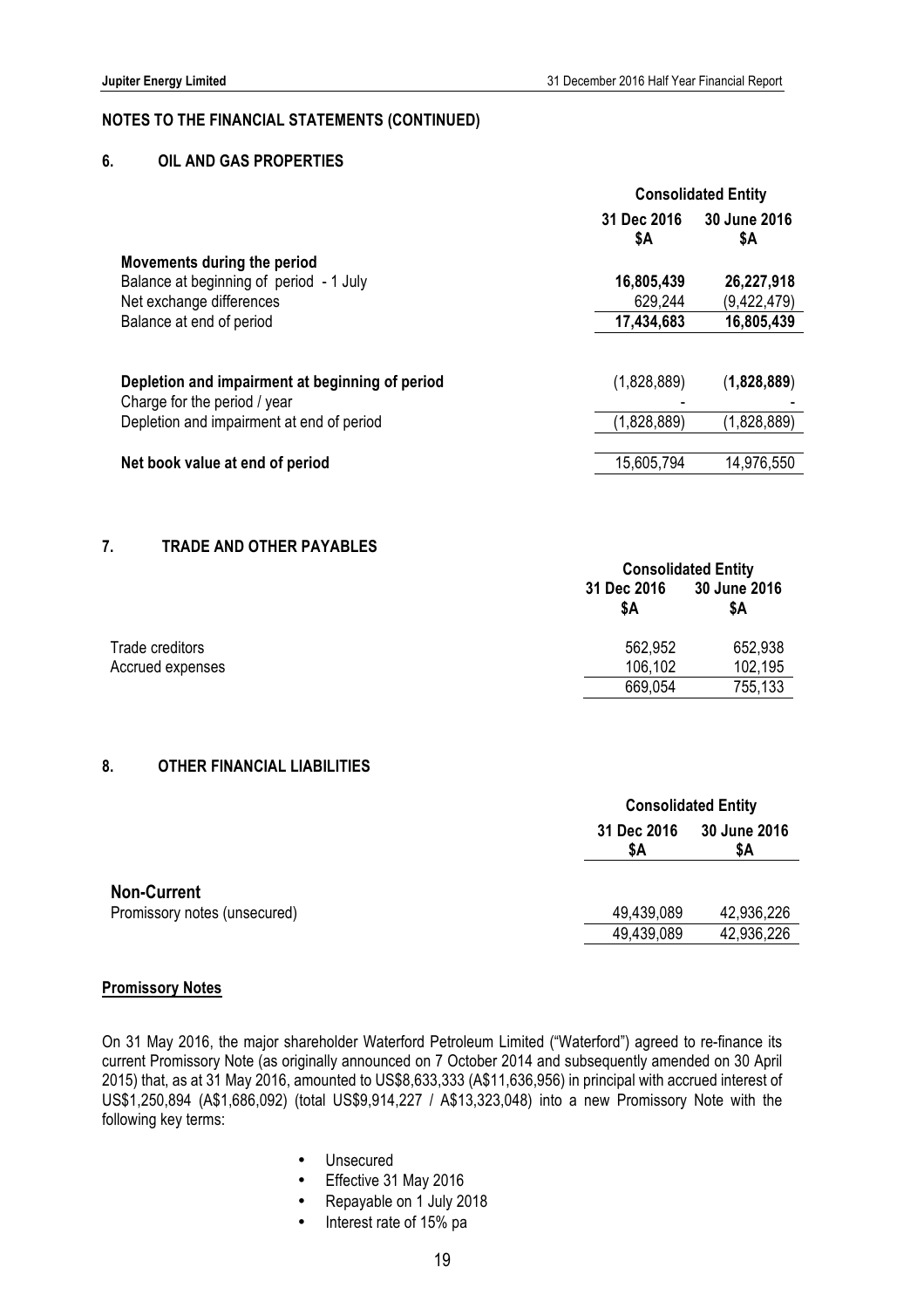- Interest will accrue and be repayable with principal
- Lender can elect to be repaid if there is a change of control in Jupiter Energy Limited or Jupiter Energy Pte Ltd or there is a change in control in contract 2275 covering the Block 31 Licence

The previous Promissory Note and all accrued interest were due for repayment on 1 July 2016.

As at 31 December 2016, the above promissory notes with accrued interest totaled US\$10,762,712 (A\$14,890,965)

On 24 May 2016, the Group and Waterford agreed to put in place a new Framework Funding Agreement that makes up to a further US\$5,000,000 (including accrued interest) available to the Group by way of a new US\$5,000,000 Promissory Note. This takes the total facility available under the existing and the new Framework Funding Agreement to US\$15,000,000 (including accrued interest) of which a further US\$5,088,822 (A\$6,859,274) can be drawn down on (including accrued interest). This is in order to fund the Group's operations whilst it continues to finalise long term funding arrangements for the development of its Block 31 licence area in Kazakhstan.

The key terms of the new Framework Agreement with Waterford are:

- Effective 24 May 2016
- Drawdowns will roll into a Promissory Note
- Promissory Note is repayable on 1 July 2018
- Interest rate of 15% pa
- Interest will accrue and be repayable with principal
- Lender can elect to be repaid if there is a change of control in Jupiter Energy Limited or Jupiter Energy Pte Ltd or there is a change in control in contract 2275 covering the Block 31 Licence

As at 31 December 2016, US\$2,291,238, (A\$3,163,799) (30 June 2016: US\$744,989, A\$1,004,171) has been drawn from the US\$5,000,000 facility.

### **US\$15.5m Convertible Notes (Series B):**

On 3 June 2016, the Group announced it had reached agreement with its Convertible Note holders to refinance the 12,400,000 Convertible Notes with a total value of approx. US\$20,800,000 (A\$28,761,900) (including accrued interest) into Promissory Notes with a repayment date of 1 July 2018.

The key terms for the new Promissory Notes are:

- Unsecured
- Effective 31 May 2016
- Repayable on 1 July 2018
- Interest rate of 15% pa
- Interest will accrue and be repayable with the principal
- Lenders can elect to be repaid if there is a change of control in Jupiter Energy Limited or Jupiter Energy Pte Ltd or there is a change in control of the ownership of the Block 31 Licence

The Convertible Notes and all accrued interest were due for repayment on 20 September 2016.

As at 31 December 2016, the above promissory notes with accrued interest totaled US\$22,679,037 (A\$31,378,035)